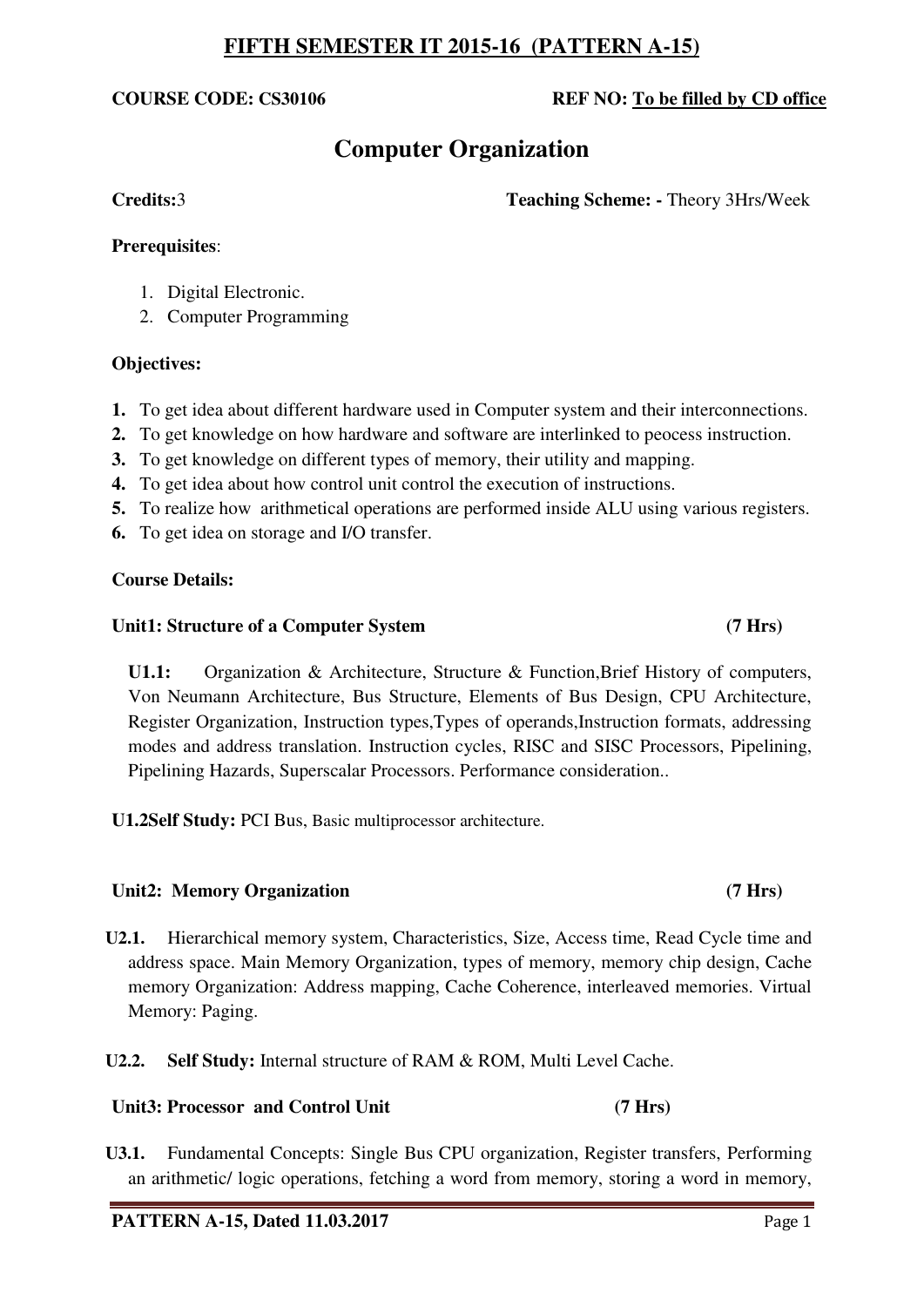Execution of a complete instruction. Micro- operations, Hardwired Control and Microprogrammed Control CU.

**U3.2. Self Study:** Multiple- bus organization. Applications of micro programming.

# **Unit4: Computer Arithmetic (7 Hrs)**

**U4.1.** Integer Representation: Fixed point & Signed numbers. Integer Arithmetic: 2's Complement arithmetic, addition, subtraction, multiplication, Booth's Algorithm, Division with restoring algorithm and non restoring algorithm, Floating point representation of number: IEEE754 Standards for Floating point representations (Single Precision Format & Double Precision Format).

# **U4.1. Self Study:** ALU Design.

# **Unit5: Secondary Storage and I/O (7 Hrs)**

# **U5.1.** Magnetic Disk, Read Write mechanism of HDD, Access time, Latency time, Optical memory, CDROM. Basic fundamentals of Input Output organization –Peripheral devices, Asynchronous Data Transfer, Mode of Data Transfer, Direct Memory Access (DMA), Bus Arbitration.

**U5.2. Self Study:** Input Output Processor (IOP), Interrupts, Vectored Interrupt, Interrupt Handling

# **Text Books:**

**T1.** "Computer Organization", C. Hamacher, V. Zvonko, S. Zaky, Tata McGraw Hill Publication, ISBN 007-120411-, 5<sup>th</sup> Edition.

**T2.** "Computer System Architecture", M. Morris Mano, Pearson Education, ISBN-978-81- 317-0070-9, 3rd Edition.

# **Reference Books:**

**R1.**"Computer Architecture and Parallel Processing", Hwang and Briggs, Tata McGraw Hill Publication , ISBN 13: 9780070315563.

**R2.** "Structured Computer Organization", A. Tanenbaum, Prentice Hall Publication, ISBN 81–203–1553–7,  $4^{\text{th}}$  Edition.

# **Course Outcomes:**

# **Upon completion of the course, graduates will be able –**

- **CO1:** Identify and analyze the basic structures of a computer hardware units, connectivity and software.
- **CO2:** Design the basic structure of machine instruction and programs, memory location.
- **CO3:** Analyze different memory in the hierarchy, their mapping and their performance.
- **CO4:** Analyze internal details of a processor, how instructions are executed using different hardware units, and how control unit controls all hardware components.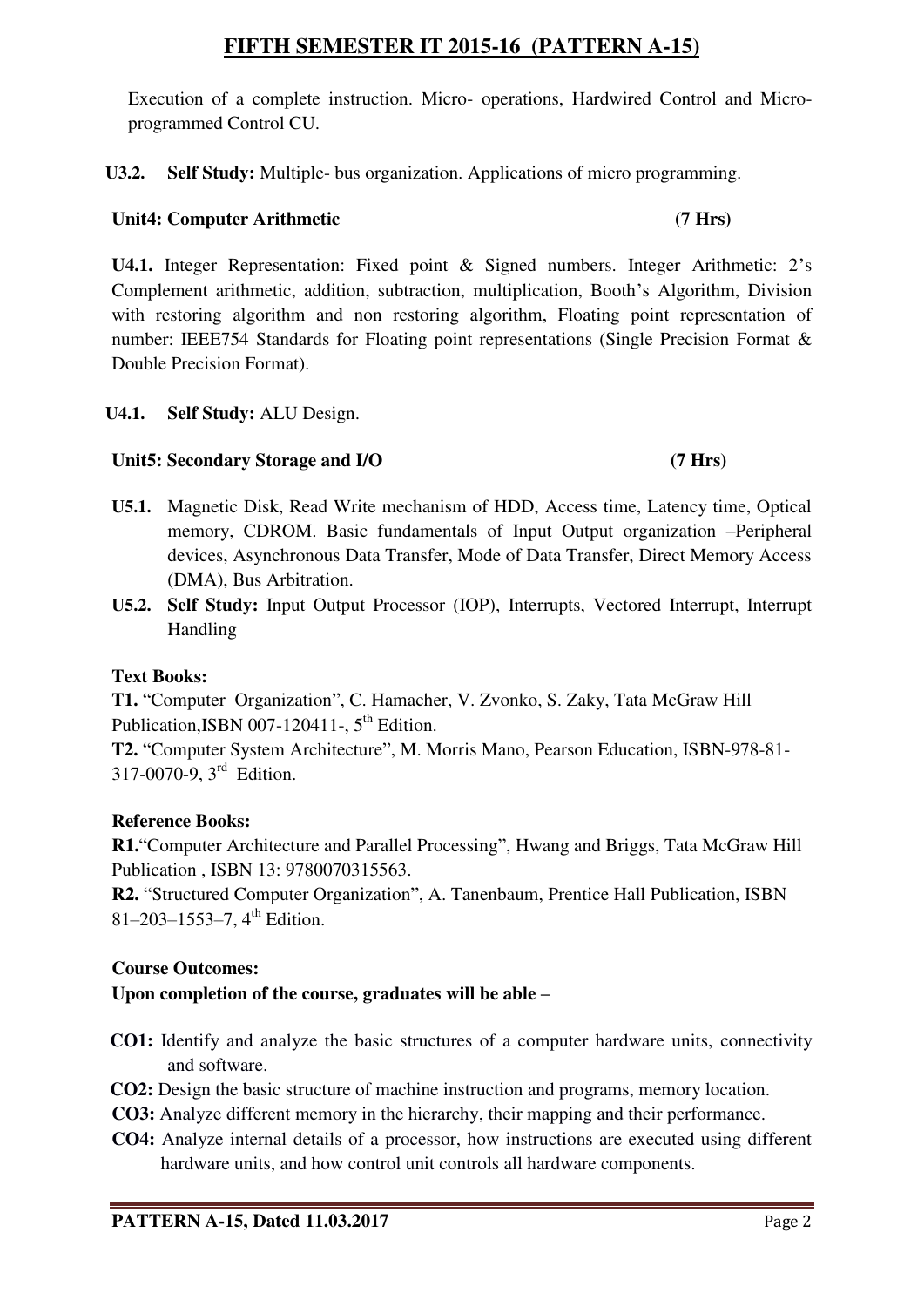**CO5:** Study the design of ALU for arithmetic operations and use of registers.

**CO6:** Analyze the organization of secondary storage and how all the I/O devices communicate with CPU and transfer data.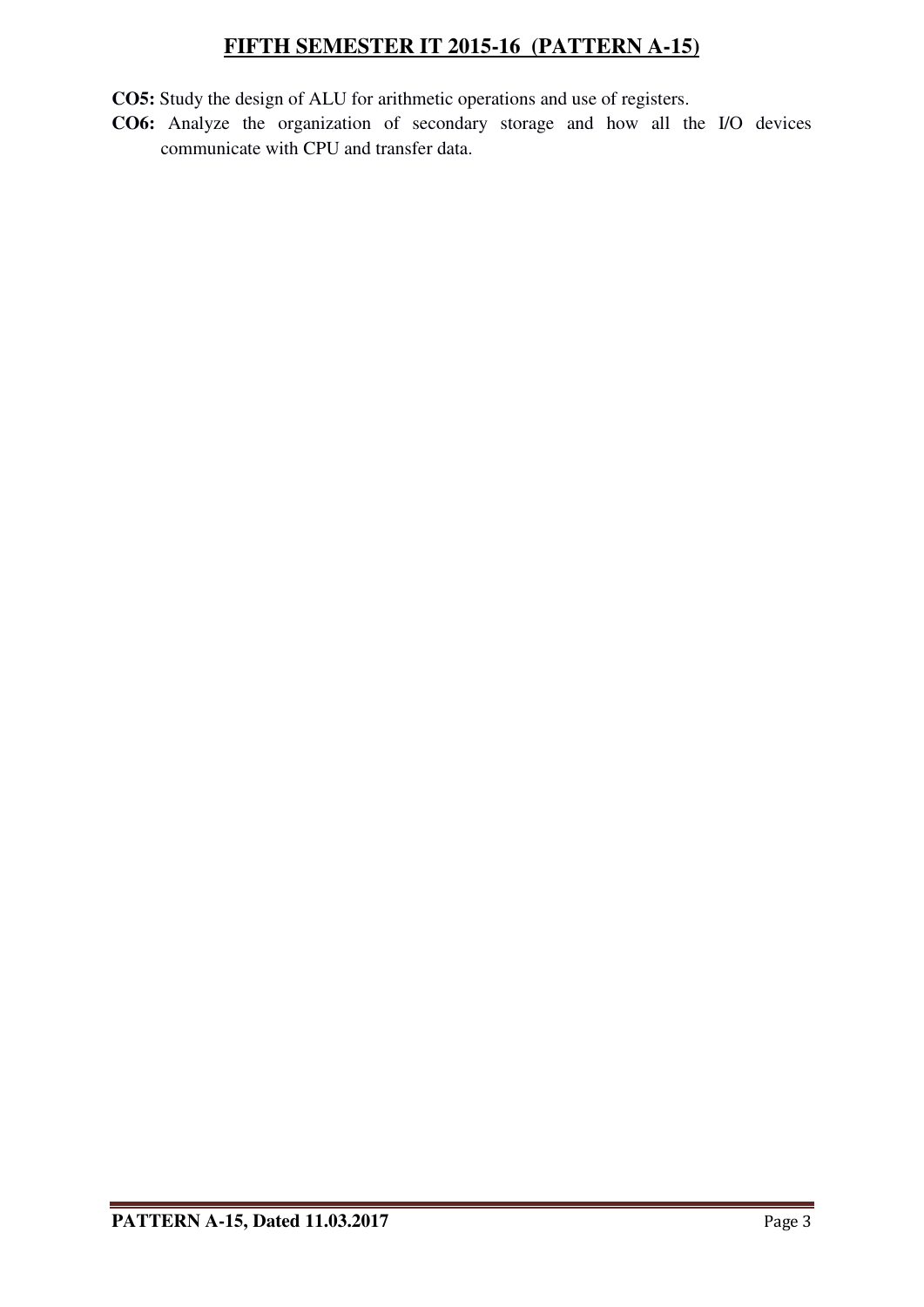## **COURSE CODE: CS30106 REF NO: To be filled by CD office**

# **Computer Organization Tutorial**

**Credits: 1 Teaching Scheme: -** Tutorial 1Hr/Week

### **Prerequisites**:

- 1. Digital Electronic.
- 2. Computer Programming

#### **Objectives:**

- 1. To practice assembly language programming and measure the influence of implementing pipeline on a processor.
- 2. Practice different numerical on memories used in a computer and also to realize how address mapping takes place between different memories.
- 3. To get idea on micro instructions and CU design.
- 4. Practice how arithmetical operations are performed inside ALU using various registers.
- 5. Study on different modern multi-core processors.

**Tutorial No.1:** Assembly language programming

**Tutorial No.2:** Numerical on throughput, efficiency, speedup of a pipelined processor

**Tutorial No.3:** Problems on Cache Mapping

 **Tutorial No.4**: Problems on VM mapping using paging.

**Tutorial No.5:** Design control steps for instructions.

**Tutorial No.6:** Problems on control unit design.

**Tutorial No.7:** Fast adder and fast multiplier.

**Tutorial No.8:** Floating addition, subtraction, multiplication, division.

**Tutorial No.9:** Numerical on SSD.

**Tutorial No.10:** Case study on multi core processor.

#### **Course Outcomes: Upon completion of the course, graduates will be able –**

- **CO1:** Identify and analyze the basic structures of a computer hardware units, connectivity and software.
- **CO2:** Design the basic structure of machine instruction and programs, memory location.
- **CO3:** Analyze different memory in the hierarchy, their mapping and their performance.
- **CO4:** Analyze internal details of a processor, how instructions are executed using different hardware units, and how control unit controls all hardware components.
- **CO5:** Study the design of ALU for arithmetic operations and use of registers.
- **CO6:** Analyze the organization of secondary storage and how all the I/O devices communicate with CPU and transfer data.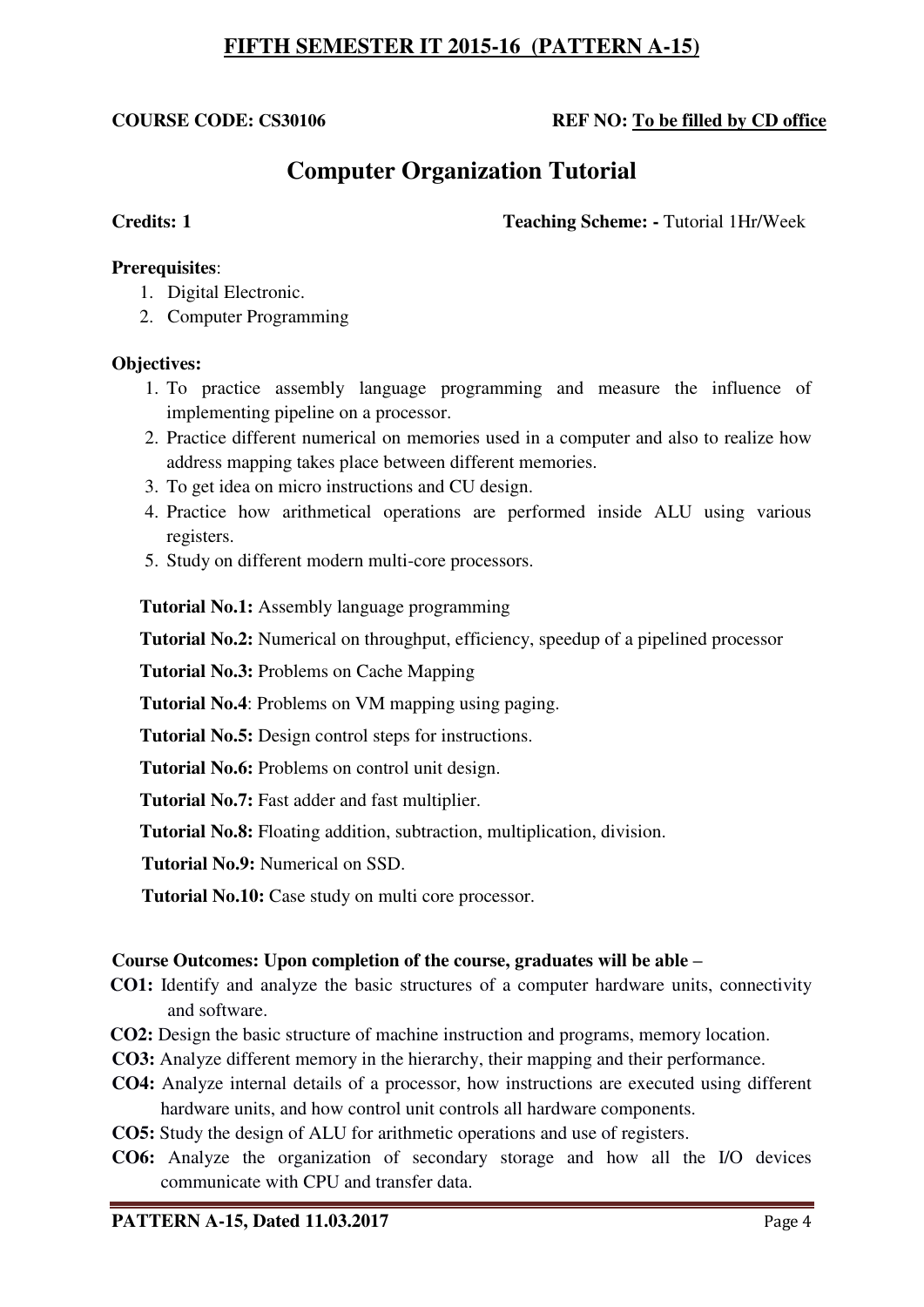## **COURSE CODE:CS30306 REF NO: To be filled by CD office**

# **Computer Organization Lab**

**Credits:**01 **Teaching Scheme: -** Laboratory 02Hrs/Week

### **Prerequisites**:

- 1. Digital Electronic.
- 2. Computer Programming.

### **Objectives:**

- 3. Details study of each and every hard ware components used in a computer.
- 4. Study of Interfacing of different hardware.
- 5. Study of Power supply to the different components of the computer .
- 6. Assembling of a PC.
- 7. Idea on VHDL coding.

### **Course Details:**

- Study on mother board and different ports and slots connected to it.
- Study on different storage devices.
- Study on different input and output devices.
- Study on power supply unit and how it provides power supply to different hardware components.
- Fundamental to VHDL coding.

### **List of Experiments:**

| Experiment No. 1:       | To study about the different I/O ports using trainer kit.                               |
|-------------------------|-----------------------------------------------------------------------------------------|
| Experiment No. 2:       | To study about chipsets, ports and slots of motherboard using trainer<br>kit.           |
| <b>Experiment No.3:</b> | To study on the internal architecture of HDD using trainer kit.                         |
| <b>Experiment No.4:</b> | To study on internal architecture and function of keyboard using<br>trainer kit.        |
| <b>Experiment No.5:</b> | To study on internal architecture and function of mouse using trainer<br>kit.           |
| <b>Experiment No.6:</b> | To study on internal architecture and function of the printer using the<br>trainer kit. |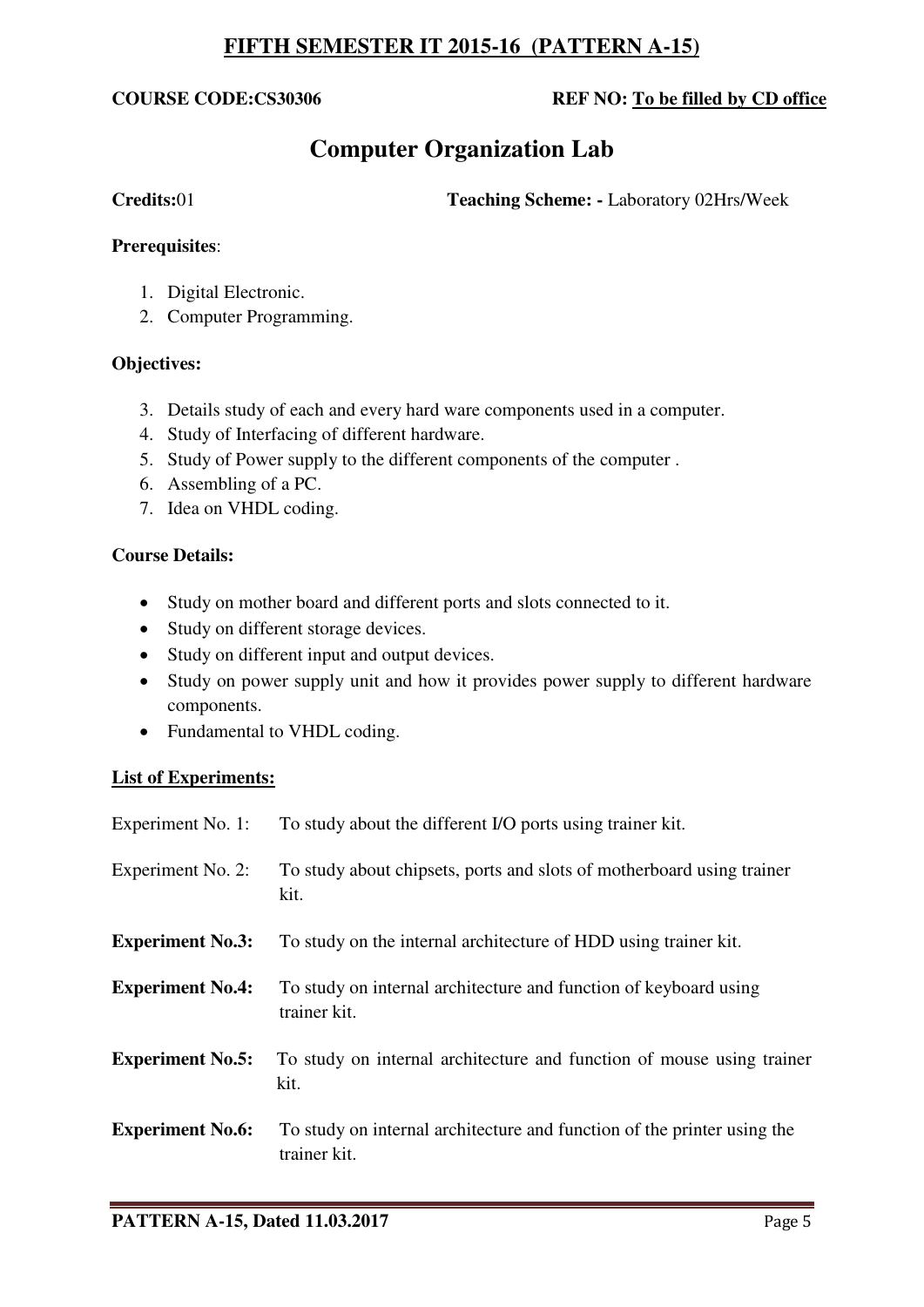- **Experiment No.7:** To study on internal architecture and function of optical disk drive using trainer kit.
- **Experiment No.8:** To study on internal architecture and function of monitor using trainer kit.
- **Experiment No.9:** To study on internal architecture and function of SMPS using the trainer kit.

**Experiment No.10:** To study on dismantling and assembling of PC.

**Experiment No.11:** Experiments on simple fundamental units like half adder, full adder, using VHDL code.

**Experiment No.12:** Multiplexer, De-multiplexer using VHDL code.

# **Text Books:**

- T1. Patterson, D.A., and Hennessy, J.L. , "Computer Organization and Design: The Hardware/Software Interface", Morgan Kaufmann Publishers, 4th Edition, Inc.2005
- T2. Michael Meyers, Lloyd Jeffries, " PC Hardware", McGraw Hill Professional, Inc. 2004
- T2. VHDL Programming by Perry

## **Reference Books:**

- R1. "Computer System Architecture", M. Morris Mano, Pearson Education, ISBN-978- 81-317-0070-9, 3rd Edition
- R2. "Computer Architecture", Nicholas Carter, 2002, T.M.H.

## **Course Outcome:**

- **CO1:** Identif**y** components on a motherboard.
- **CO2:** Experiment on read and write mechanism of HDD and prepare HDD using formatting and partitioning of it.
- **CO3:** Use different I/O devices attached to a computer.
- **CO4:** Analyze and experiment on power supply to a computer.
- **CO5:** Gain hand on experience for assembling a personal computer.
- **CO6:** Apply VHDL coding to realize different digital circuits.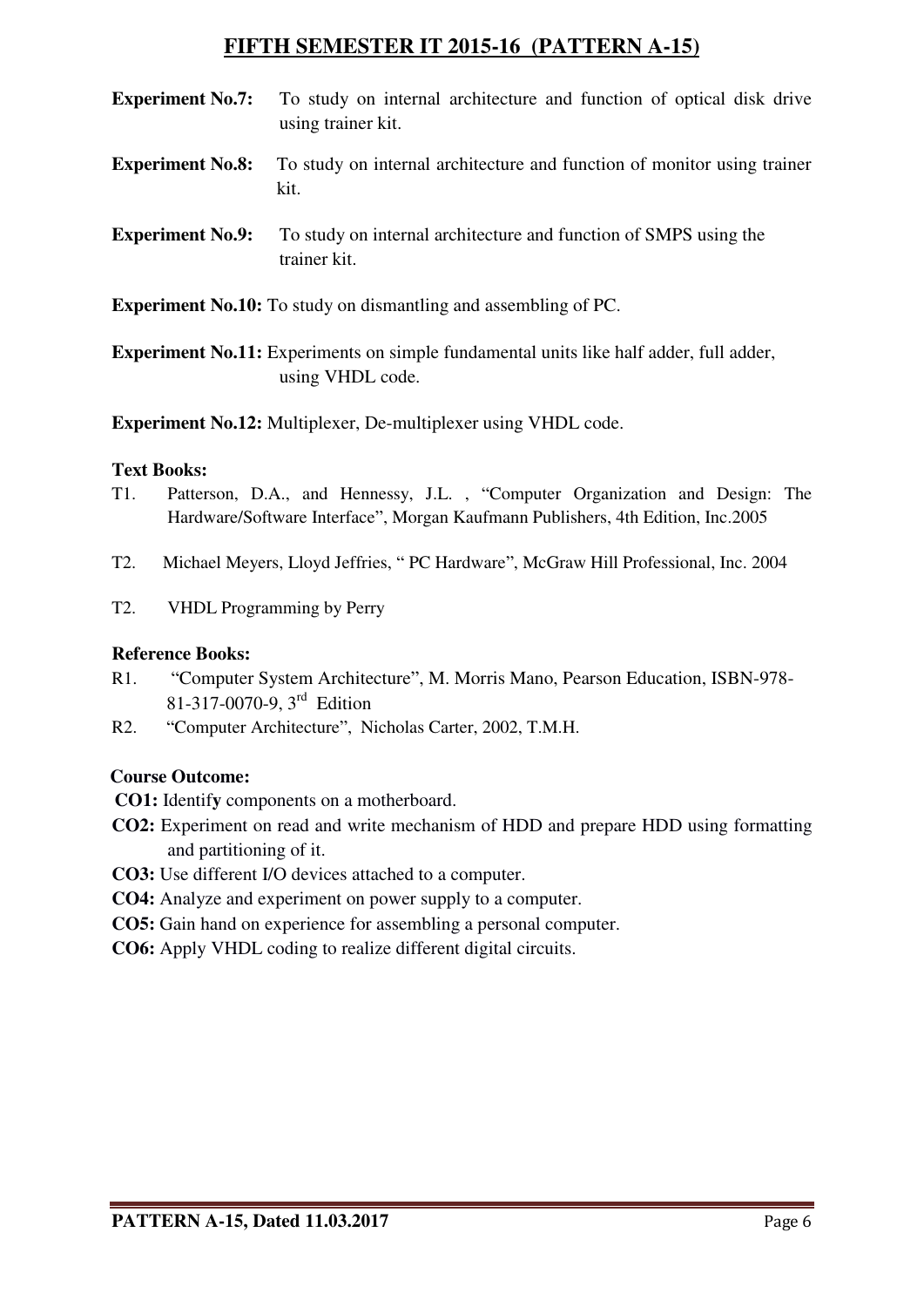# **Theory of Computation**

**Credits:** 3 **Teaching Scheme: -** Theory 3 Hrs/Week

# **Prerequisites**:

- 1. Computer Programming
- 2. Discrete mathematics

# **Objectives:**

- 1. To introduce mathematical and computational principles of programming languages.
- 2. To study and design automata for different class of problems.

# **Course Details:**

## Unit 1 (6 Hrs) **Title- Introduction to Automata Theory U1.1**

**Concepts to Automata Theory:** Alphabets, Strings, Languages and Grammar Deterministic finite Automata (DFA) and Nondeterministic finite Automata (NFA), NFA with epsilon transition, Equivalence of NFA and DFA, Minimization of Automata, Conversion of NFA with epsilon to DFA Equivalence, Chomsky Classification. **U1.2** 

**Self Study:** Concepts to Automata with outputs Moore and Mealy Machine.

# Unit II (6 Hrs)

# **U2.1**

**Regular Expression and Languages:** Definition, Identities, Arden's theorem, Kleen's Theorem, Regular expression to DFA, DFA to Regular expression, Non Regular Languages, Pumping Lemma for regular Languages, Closure properties of Regular Languages. **U2.2** 

**Self Study:** Conversion from Automata to Grammar and vice versa

# Unit III (6 Hrs)

# **Title- Context Free Grammars (CFG) and Push Down Automata (PDA) U3.1**

**Context Free Grammars:** Definition of CFG, Parse trees, Ambiguity in Grammar, Ambiguous and Unambiguous CFG, Inherent ambiguity, Simplification of CFGs, Normal forms for CFGs: CNF and GNF, Closure properties of CFLs, Cook Younger Kasami(CYK) algorithm and Chomsky Hierarchy. Pumping Lemma for CFLs. Definition and Acceptability of PDA, Language to PDA and CFG to PDA

# **U3.2**

Self Study: Ogden's lemma and Parikh's theorem, Early's algorithm.

# Unit IV (6 Hrs)

**Title- Turing Machines, Un-decidability & Computable function U4.1** 

**Turing Machines:** Definition and representation of TM, Language acceptance by TM. Variants of TM, Universal Turing Machines, Godel numbering, Church-Turing Thesis,

**COURSE CODE: CS30108 REF NO: To be filled by CD office**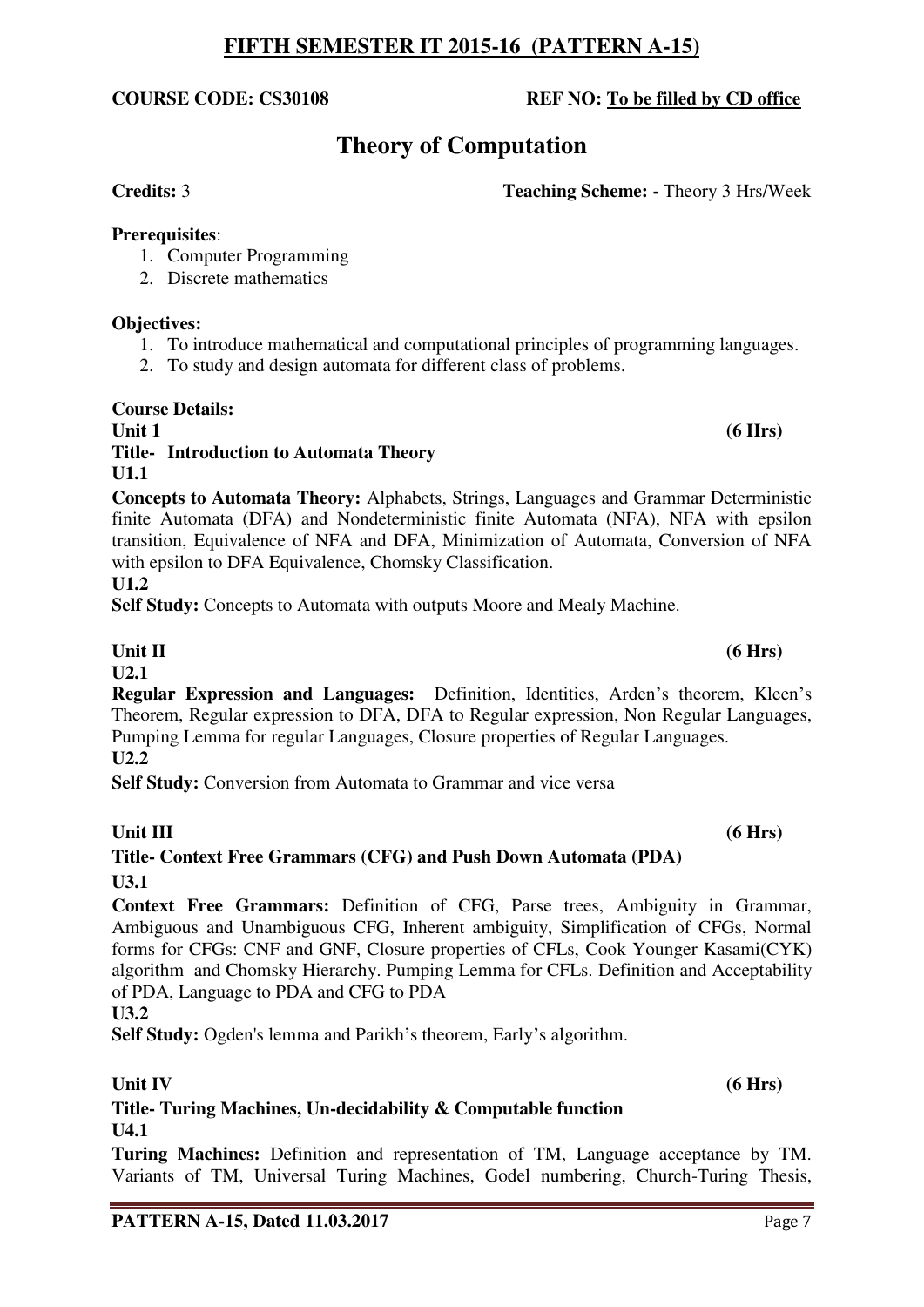Recursive and Recursively Enumerable languages. Halting problem, Post Correspondence Problem, Introduction to countable and uncountable sets, Recursive function, Primitive recursive function, Ackerman's function.

**U4.2** 

**Self Study:** Linear Bounded Automata and Contest sensitive language and Modified PCP

**Unit V** (6 Hrs) **Title- Time Complexity U5.1**  Class P, class NP, NP-Completeness and Reducibility **U5.2** 

**Self Study:** Proofs on Class P, NP and NP-C.

# **Text Books**

T1. "Introduction to Automata Theory, Languages and Computation", Hopcroft J, Motwani R, Ullman ,Addison-Wesley, ISBN 81-7808-347-7, Second Edition .

T2. "Introduction to Theory of Computation", Michael Sipser, Course Technology, ISBN-10: 053494728X, Third Edition.

# **Reference Books**

R1. Introduction to Formal Languages, Automata Theory and Computation: K. Kirthivasan, Rama R, Pearson Education.

R2. Theory of computer Science (Automata Language & computations) K.L. Mishra N. Chandrashekhar, PHI.

R3. Introduction to Languages and the Theory of Computation, J. Martin, Tata McGraw-Hill, ISBN 0-07-049939-x, Third edition, 2003.

- R4. Elements of The theory of Computation, H.R.Lewis, C.H.Papadimitriou, Pearson Education, ISBN 81-7808-487-2, Second Edition.
- R5. Introduction to Languages and the Theory of Computation: Martin, Tata McGraw Hill, 3<sup>rd</sup> Edition.
- R6. Formal Languages and Automata Theory, C.K.Nagapal, Oxford University Press, First Edition, 2011.

# **Course Outcomes:**

# **Upon completion of the course, graduates will be able to –**

**CO1:** Prove results using proof by induction, proof by contradiction, proof by construction.

**CO2:** Describe various automata theoretic models for recognizing formal languages and transform regular expressions and grammars.

**CO3:** Distinguish different computing languages and classify their respective types.

**CO4:** Construct pushdown automata and the equivalent context free grammars and prove the equivalence of the languages described by pushdown automata and context free grammars.

**CO5:** Design Turing Machine and prove the equivalence of the languages described by Turing machines and Post machines.

**CO6:** Analyze algorithmic complexity, computability and solvability of problems.<br> **COURSE CODE:** IT30104 REF NO: To be filled by CD **REF NO: To be filled by CD office**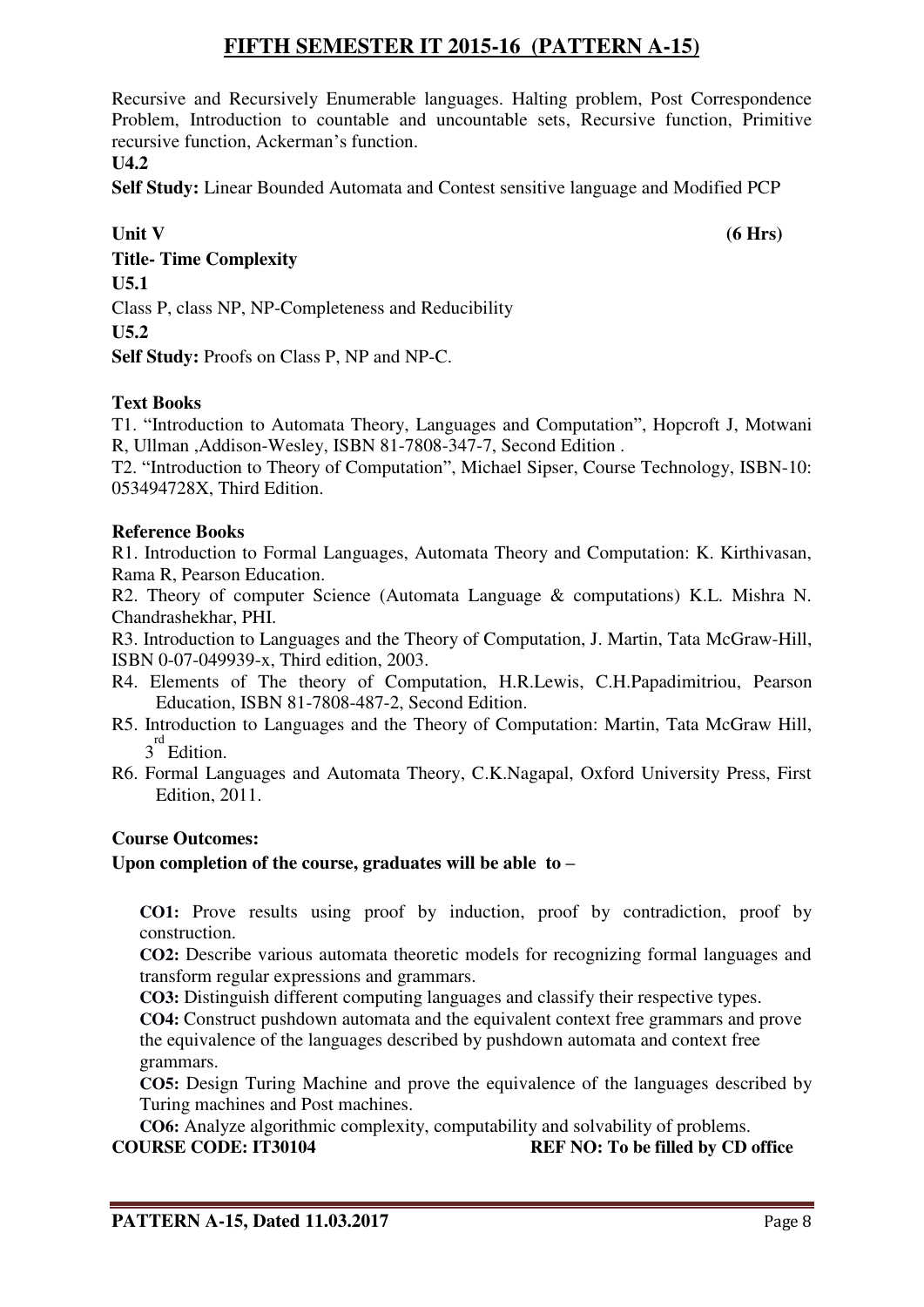# **Concepts of Data Modelling**

# Hrs/Week

**Credits:** 3 **Teaching Scheme: -** Theory 3

## **Prerequisites**:

1. Data Structures

2. Database Engineering

# **Objectives:**

1. To get a clear understanding of computerise database concepts and their applications .

- 2. To be able to explain the concepts of relational database.
- 3. To be able to solve queries using SQL.
- 4. To be able to build relational database according to organization requirement.
- 5. To improve the database design knowledge to reduce redundancy and different anomalies
- 6. To get a clear understanding of different database system.

## **Course Details:**

**Unit 1 Title – : Data Modelling (6 Hrs) U1.1.** 

Physical, Logical and Conceptual Data models, Entity-Relationship model **U1.2. Self Study:** Types of Database systems, 3-schema architecture

#### **Unit 2 Title – : Relational Model (6 Hrs)**

**U2.1** Mapping E-R model to Relational model, Query Language: SQL, QBE, Datalog **U2.2. Self Study**: Database Privacy, Integrity and Security

**Unit 3** 

# **Title – Relational Database Design (8 Hrs)**

### **U3.1**

Functional dependency and Decomposition, Dependency Preservation & lossless Design, Normalization, Normal forms: 1NF, 2NF, 3NF, and BCNF, Multi-valued Dependencies. **U3.2. Self Study:** 4NF & 5NF

Structured, unstructured data and management policies

# **Unit 4** (6 Hrs)

### **Title: Object Oriented Database Systems**

**U4.1:** Object relational database systems: Extensibility features and object orientation in relational database systems, ODBC, JDBC, **U4.2. Self Study:** Object orientation in relational systems

### **Unit 5**

# **Title- Web Databases and advance topics**

**U5.1. (10 Hrs)** 

XML/Web databases: semi-structured data, querying, Data mining, Data warehousing, online analytical processing, and information retrieval. Database system architectures (2-Tierand 3-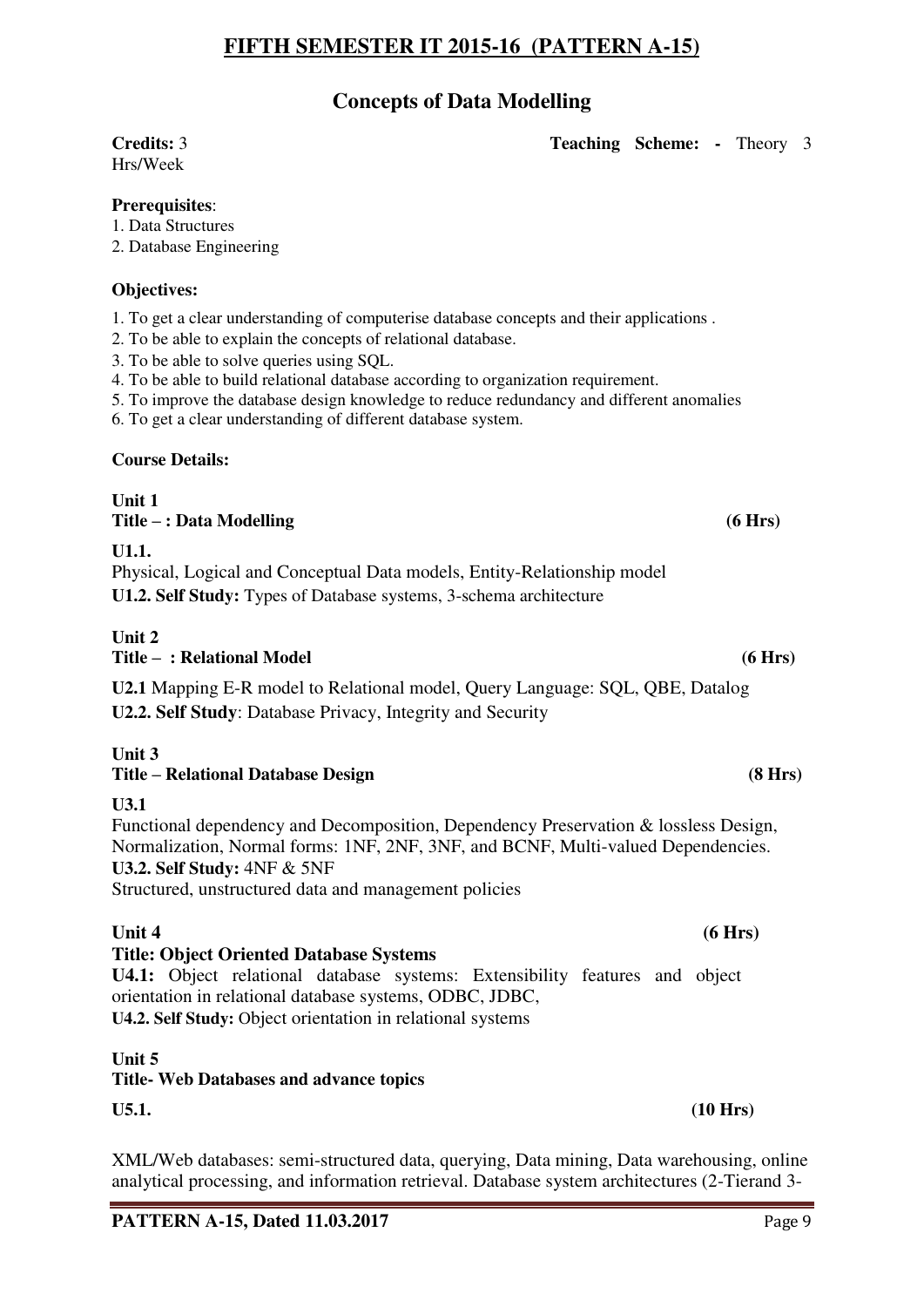Tier), Client-server architecture, Parallel and distributed database architectures, Performance issues.

**U5.2. Self Study:** Structured, Unstructured data and management policies

**Note:** Five assignments to be given to the students on self study, comprising of one assignment from each unit.

# **Text Books:**

- 1 "Database System Concepts", Silberschatz, Korth, Sudarshan, McGraw Hill International Edition, ISBN- 0-07-228363-7, 4th Edition
- 2. "Fundamentals of Database Systems", Elmasri and Navathe, Pearson Education, ISBN 81-297-0228-2, 4th Edition.

## **References Books:**

- 1. "An introduction to Database System" Bipin Desai, Galgotia Publications
- 2. "Database System: concept, Design & Application" by S.K.Singh (Pearson Education)
- 3. "Database Modeling and Design: Logical Design" by Toby J. Teorey, Sam S.Lightstone, and Tom Nadeau, "", 4th Edition, 2005, Elsevier India Publications, New Delhi
- 4. "Fundamentals of Database Management System" Gillenson, Wiley India

# **Course Outcomes:**

## **Upon completion of the course, graduates will be able to –**

- 1. Apply the basic concepts of DBMS to maintain the database and protect it.
- 2. Use different Data model concepts to design the appropriate database according to the requirement.
- 3. Use different design techniques to design the database (Relational).
- 4. Apply the DDLC and guidelines to avoid redundancy and anomalies.
- 5. Use the tools to connect frontend and backend.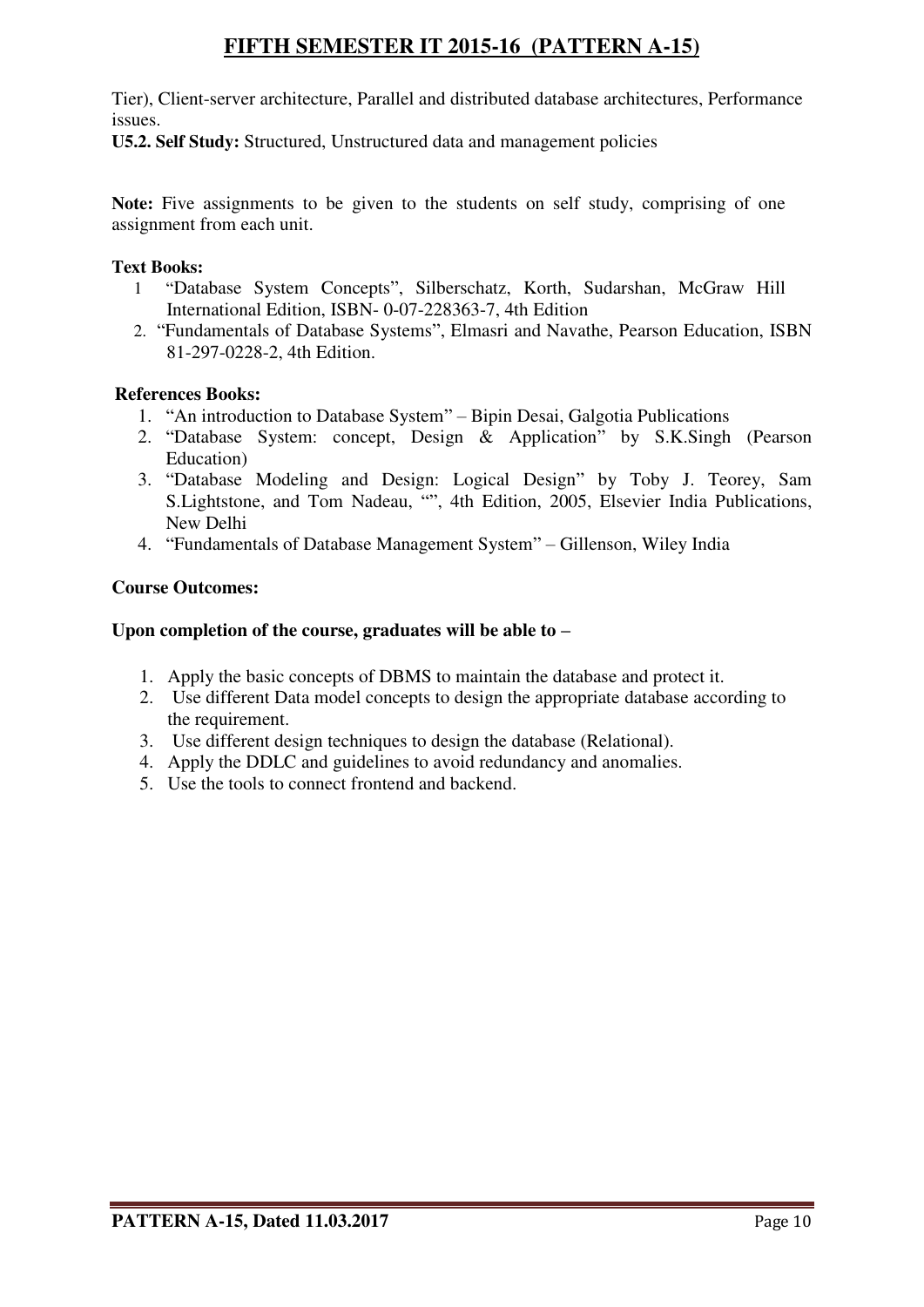## **COURSE CODE: CS30103 REF NO: To be filled by CD office**

# **Big Data Analysis**

### **Credits:** 3 **Teaching Scheme: -** Theory 3 Hrs/Week

### **Prerequisites**:

- 1. Computer Programming.
- 2. Linux OS
- 3. Design and Analysis of Algorithms

## **Objectives:**

- 1. Master the concepts of HDFS and Map Reduce framework
- 2. Understand Hadoop 2.x Architecture
- 3. Setup Hadoop Cluster and write Complex Map Reduce programs
- 4. Perform data analytics using Pig, Hive and others
- 5. Implement HBase and Map Reduce integration
- 6. Implement best practices for Hadoop development
- 7. Learn how to work with PIG

#### **Course Details: Unit 1 Title- Introduction: (12 Hrs)**

# **U1.1.**

**Big Data**: Introduction to Big Data Hadoop: Introduction, Different types of Components in Hadoop

HDFS, Map Reduce, PIG, and Hive.

**Deep Drive in HDFS (for Storing the Data):** Introduction of HDFS, HDFS Design, HDFS role in Hadoop, Features of HDFS, Daemons of Hadoop and its functionality, Name Node,Secondary Name Node, Job Tracker, Data Node, Task Tracker, Anatomy of File Wright, Anatomy of File Read, Network Topology, Nodes, Racks, Data Center, Parallel Copying using DistCp, Basic Configuration for HDFS, Data Organization, Blocks and Replication, Rack Awareness.

### **U1.2. Self Study:**

SQOOP, HBASE, OOZIE, Flume, Zookeeper.

# **Unit 2**

# **Title – Processing the Data with MapReduce: (06 Hrs)**

**U2.1.** The introduction of MapReduce, MapReduce Architecture, Data flow in MapReduce Splits, Mapper, Portioning, Sort and shuffle, Combiner, Reducer, Basic Configuration of MapReduce, MapReduce life cycle, Driver Code, Mapperand Reducer, How MapReduce Works.

**U2.2. Self Study:** Types of Counters, Task Counters, Job Counters, User Defined Counters, Propagation of Counters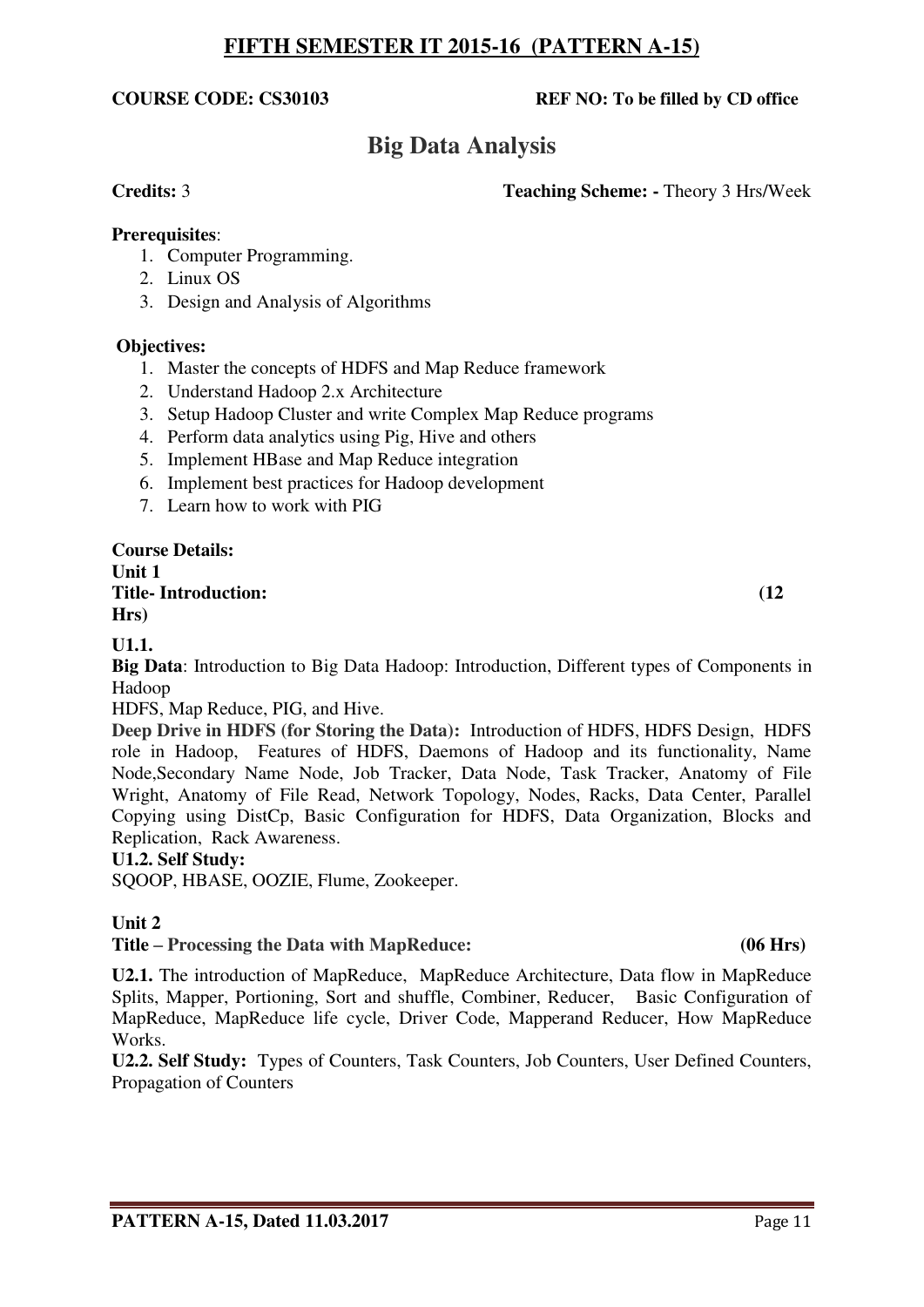# **Unit 3**

# **Title – Map Reduce Programming: (06 Hrs)**

**U3.1**

Submission & Initialization of Map Reduce Job, File Input/output Formats in Map Reduce Jobs, Text Input Format, Key Value Input Format, Sequence File Input Format, NLine Input Format, Joins, Map-side Joins, Reducer-side Joins

**U3.2. Self Study**: Job Scheduling, Understand Difference Between Block and Input Split, Role of Record Reader

**Unit 4 Title – PIG: (06 Hrs)** 

**U4.1**

Introduction to Apache PIG, Introduction to PIG Data Flow Engine, Map Reduce VS PIG in detail, When should PIG be used, Data Types in PIG, Basic PIG programming, Modes of Execution in PIG

**U4.2. Self Study:** Side Data Distribution

**Unit 5 Title – Cluster Setup: (06 Hrs)** 

**U5.1**

Local Mode and Map Reduce Mode, Execution Mechanisms, Grunt Shell, Script Embedded, Operators/ Transformations in PIG, PIG UDF's with Program, The difference between the Map Reduce and PIG

**U5.2. Self Study:** Heartbeat Signal

**Note: (1)** Five assignments to be given to the students on self study, comprising of one assignment from each unit.

(2) This course is equivalent to the "Hadoop Ecosystem" course of CDAC PG Diploma

# **Text Books:**

- 1. Hadoop: The Definitive Guide, 4th Edition, Storage and Analysis at Internet Scale By:Tom White.
- 2. Hadoop Operations, By: Eric Sammer, Publisher: O'Reilly Media, Print ISBN: 978-1- 4493-2705-7 | ISBN 10: 1-4493-2705-2

# **Reference Books:**

- 1. Instant MapReduce Patterns Hadoop Essentials How-to, By: Srinath Perera, Publisher: Packt Publishing Limited, Language: English, ISBN-10: 1782167706
- 2. Hadoop in Practice, By: Alex Holmes, 2ND Edition

# **Course Outcomes:**

# **Upon completion of the course, graduates will be able –**

- **CO1**: Analyze Big Data and Hadoop ecosystem
- **CO2**: Use SOOOP and Zookeeper
- **CO3**: Apply Hadoop Distributed File System (HDFS)
- **CO4**: Develop Map Reduce programs and implementing HBase

**CO5**: Develop Hive and Pig scripts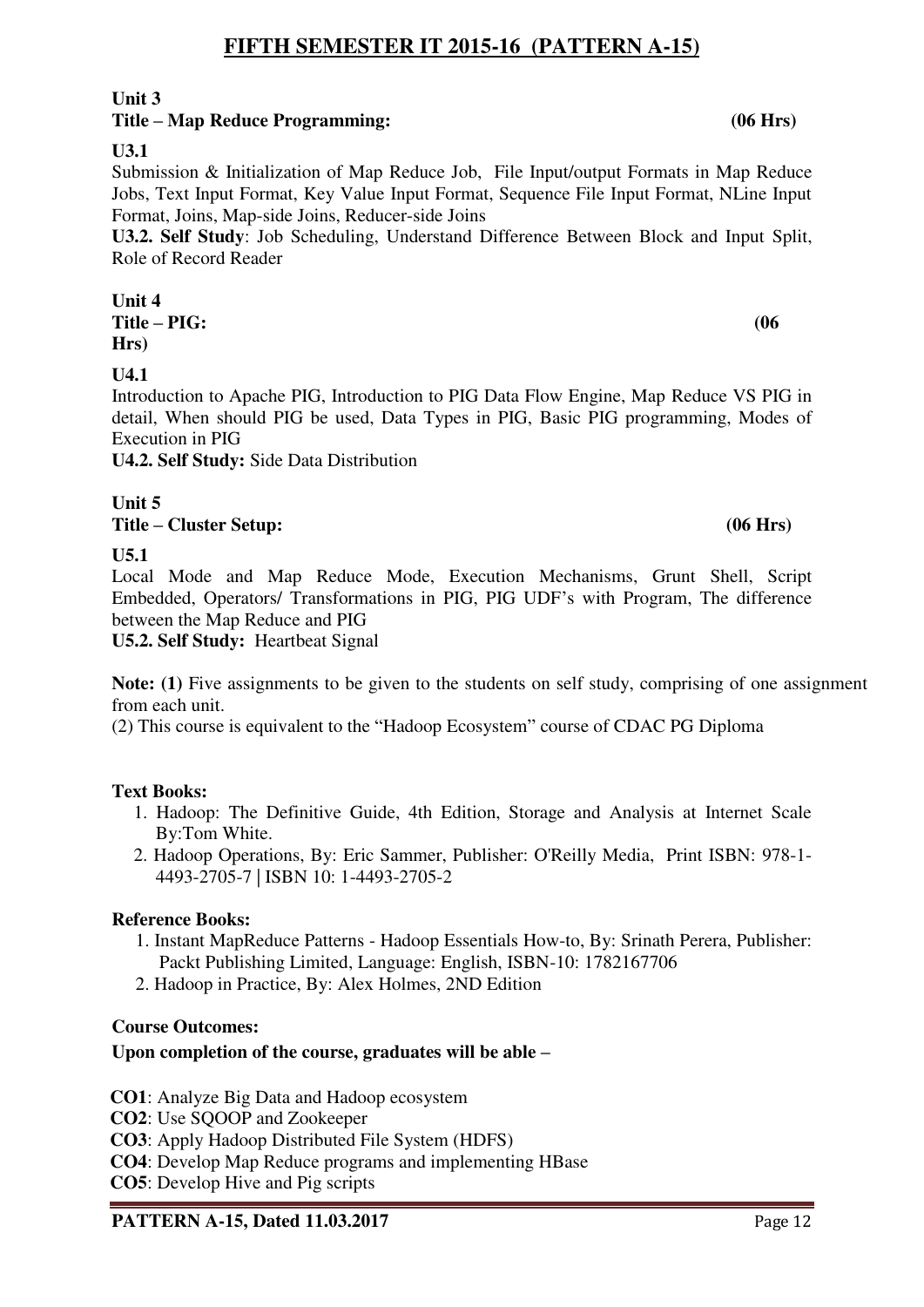# **office**

# **COURSE CODE: CS30303 REF NO: To be filled by CD**

# **Big Data Analysis Lab**

**Credits:** 01 **Teaching Scheme:** - Laboratory 02 Hrs/Week

# **Prerequisites**:

1) Computer Programming.

2) Object Oriented Programming Concepts.

3) Linux OS.

4) Computer Network.

# **Objectives:**

- 1. Master the concepts of HDFS and MapReduce framework
- 2. Setup Hadoop Cluster and write Complex MapReduce programs
- 3. Perform data analytics using Pig, Hive and others
- 4. Implement HBase and MapReduce integration
- 5. Implement best practices for Hadoop development
- **6.** Learn how to work with PIG

### **Course Details:**

- **1.** CLI commands (Introduction of Basic UNIX commands)
- **2.** shell scripts
- **3.** Counters (with Program)
- **4.** Writing and Executing the Basic MapReduce Program using Java

### **List of Experiments:**

### **Experiment No. 1:**

- 1. Linux commands and Hadoop commands
- 2. Installing Java latest version
- 3. Installing Hadoop
- 4. Creating Cluster

### **Experiment No. 2:**

- 1. Increasing Decreasing the Cluster size, Monitoring the Cluster Health
- 2. Starting and Stopping the Nodes
- 3. Hadoop Versioning and Configuration

### **Experiment No. 3:**

- 1. Hadoop HDFS Commands
- 2. Storing Data into HDFS, How to Read the Data from HDFS, Accessing HDFS

### **Experiment No. 4:**

- 1. Writing and Executing the Basic MapReduce Program
	- 1. Word Count Example, Partition MapReduce Program.
	- **2.** Counters Program with Map-Reduce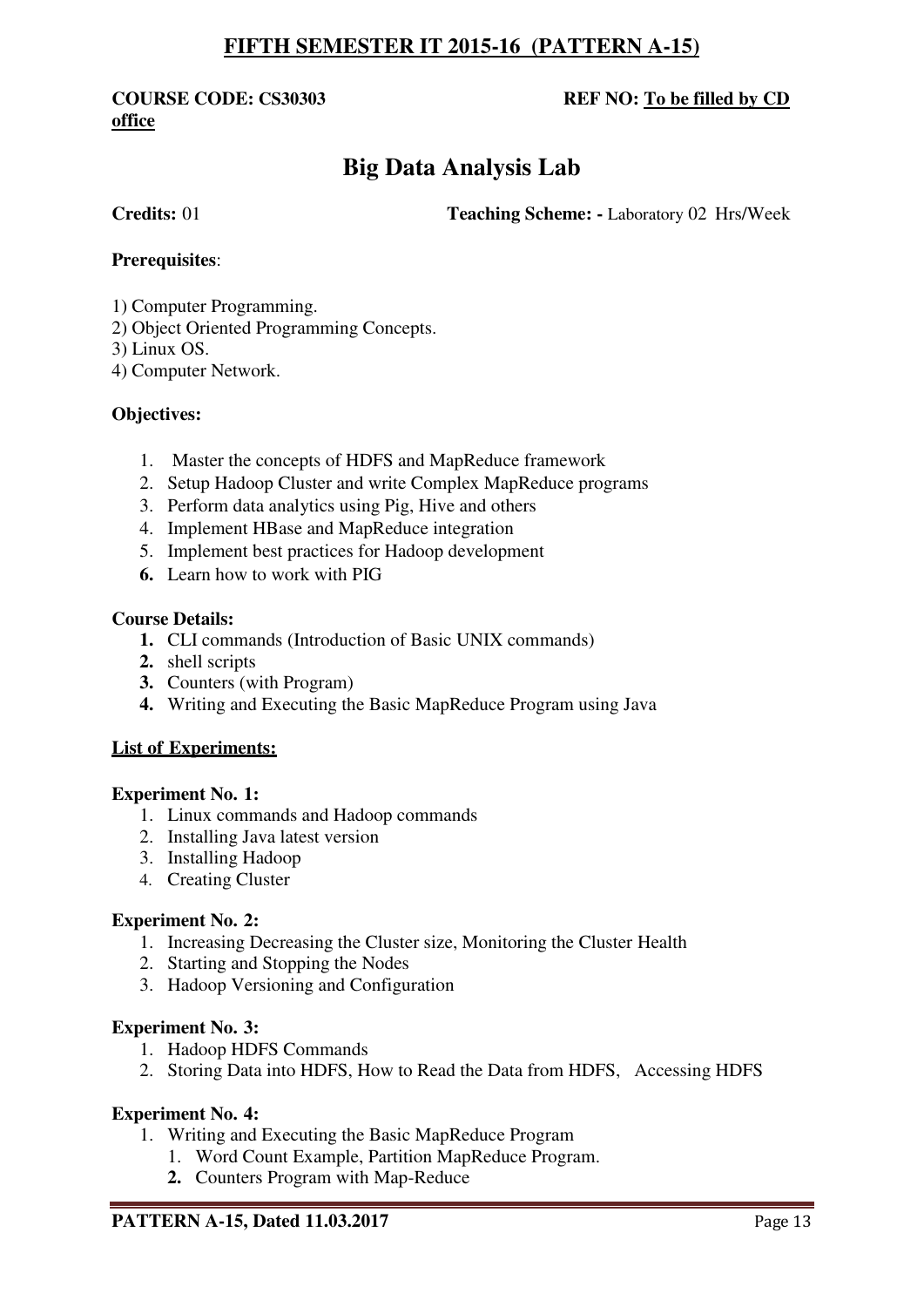# **Experiment No. 5:**

- 1. Hive Installation
- 2. Commands in Hive
- 3. Exploring Internal and External Table

## **Experiment No. 6:**

- 4. PIG installation
- 5. Word Count Example in PIG
- 6. Distributed Cache with Program

### **Experiment No. 7:**

- 1. Sqoop Installations
- 2. Importing Data from Oracle to HDFS
- 3. Exporting Data from HDFS to Oracle

### **Experiment No. 8:**

- 1. Hbase Installation
- 2. Exploring HBase Shell
- 3. Hive HBase Integration

## **Experiment No. 9:**

- 1. Installing Oozie
- 2. Running Map-Reduce with Oozie

### **Experiment No. 10:**

- 1. Running Pig and Sqoop with Oozie
- 2. Use of other Open source tools

**Note:** (1) This course is equivalent to the "Hadoop Ecosystem" course of CDAC PG Diploma

### **Text Books:**

1. Hadoop: The Definitive Guide, 4th Edition, Storage and Analysis at Internet Scale By:Tom White

2. Hadoop Operations, By: Eric Sammer, Publisher: O'Reilly Media, Print ISBN: 978-1- 4493-2705-7 | ISBN 10: 1-4493-2705-2

### **Reference Books:**

1. Instant MapReduce Patterns - Hadoop Essentials How-to, By: Srinath Perera, Publisher: Packt Publishing Limited, Language: English, ISBN-10: 1782167706

2. Hadoop in Practice, By: Alex Holmes, 2ND Edition

### **Course Outcomes:**

# **Upon completion of the course, graduates will be able –**

**CO1**: Analyze Big Data and Hadoop ecosystem **CO2**: Use SOOOP and Zookeeper **CO3**: Apply Hadoop Distributed File System (HDFS) **CO4**: Develop Map Reduce programs and implementing HBase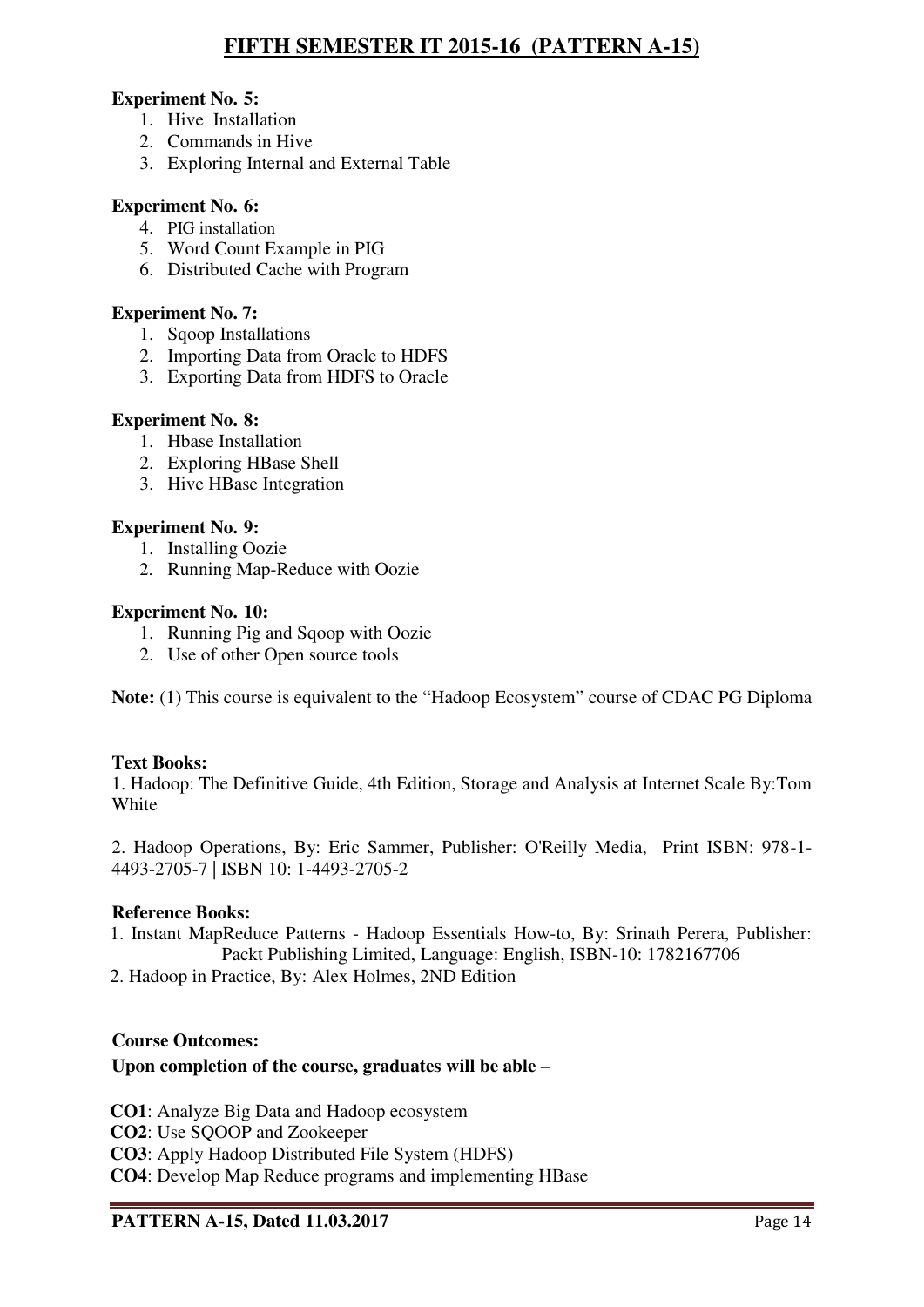**CO5**: Develop Hive and Pig scripts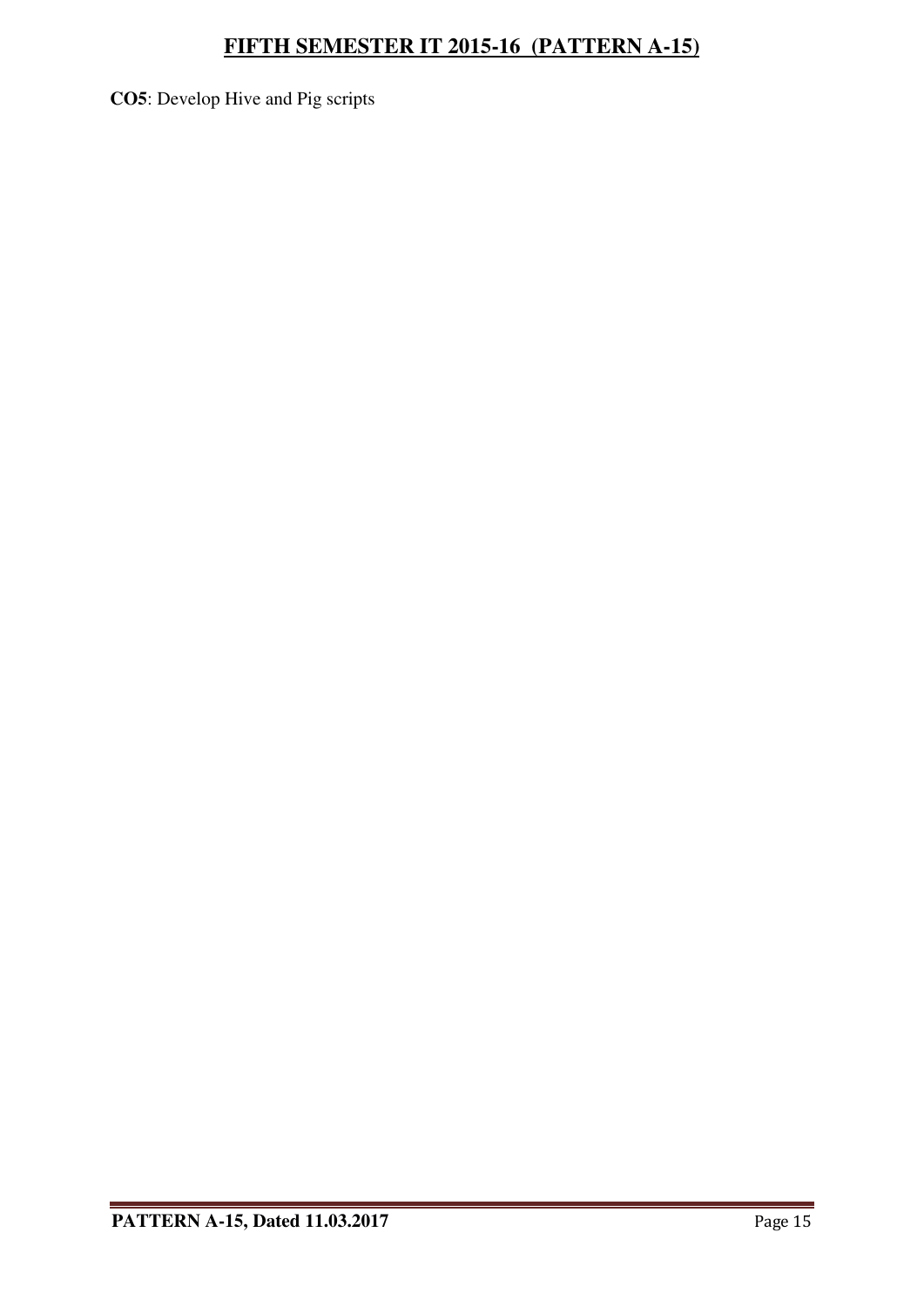# **PATTERN A-15. Dated 11.03.2017** Page 16

# **FIFTH SEMESTER IT 2015-16 (PATTERN A-15)**

## **COURSE CODE: IT30108 REF NO: To be filled by CD office**

# **Data Mining**

#### **Credits:** 03 **Teaching Scheme:** Theory 03 Hrs/Week

# **Prerequisites**:

- - Database Engineering
	- Computer Programming

#### **Objective**:

- To understand difference between data, information and knowledge
- To gain knowledge on the principles and techniques of data mining and knowledge discovery
- To get familiar to different data mining and web mining techniques

#### **Course Details:**

#### Unit I: Data Mining and Pre-processing *CHrs CHrs CHrs CHrs CHrs*

#### **U1.1 Introduction:**

Need of Data Mining, Knowledge Discovery in Database (KDD), Architecture of Data Mining System; Data Objects and Attribute Types, Statistical Description of Data, Data Visualization **U1.2. Data Preprocessing**:

Introduction to Data mining, Data mining Functionalities, Data preprocessing (data summarization, data cleaning, data integration and transformation, data reduction, data discretization)

#### **U1.3. Self Study**

Integration of Data Mining with a Database or Data Warehouse System, Issues in Data Mining

#### **Unit 2: Mining Frequent Patterns, Association and Correlations (8Hrs) U2.1 Frequent Itemset Mining**:

Interesting Item Set Mining, Market Basket Analysis, Generating Association Rules, Apriori Algorithm, A pattern growth approach for mining frequent item set, Mining frequent item-sets using vertical data, Evaluation of Association Patterns, From Association Analysis to Correlation Analysis

# **U2.2. Self Study**

Sequential Pattern Mining Algorithms, Pattern mining in multi-level, multi-dimensional space Data Integration: different types of digital data and their sources, ETL (extract transform and load) Tools

# Unit3: Classification and Prediction **(8Hrs) (8Hrs)**  $(8Hrs)$

### **U3.1 Classification:**

Decision Tree Classifier, Rule Based Classification, Bayesian Classification, Neural Network Classification: Back Propagation Algorithm, Lazy Learner: KNN Classifier, Support Vector Machine Classifier Accuracy Measures, Techniques for Evaluating Classifier Accuracy, Ensemble Methods, Multiclass Problem.

#### **U3.2 Prediction:**

Linear, Non-Linear Regression.

#### **U3.3 Self Study:**

Case-Based Reasoning, Associative Classification, Other Classification Techniques: Genetic Algorithm, Fuzzy Set Approach, Rough Set, Constraints Based Association Mining

#### Unit 4: Clustering and Outlier Detection **6 and 2011 Contact 10 Contact 10 Contact 10 Contact 10 Contact 10 Contact 10 Contact 10 Contact 10 Contact 10 Contact 10 Contact 10 Contact 10 Contact 10 U4.1: Cluster Analysis:**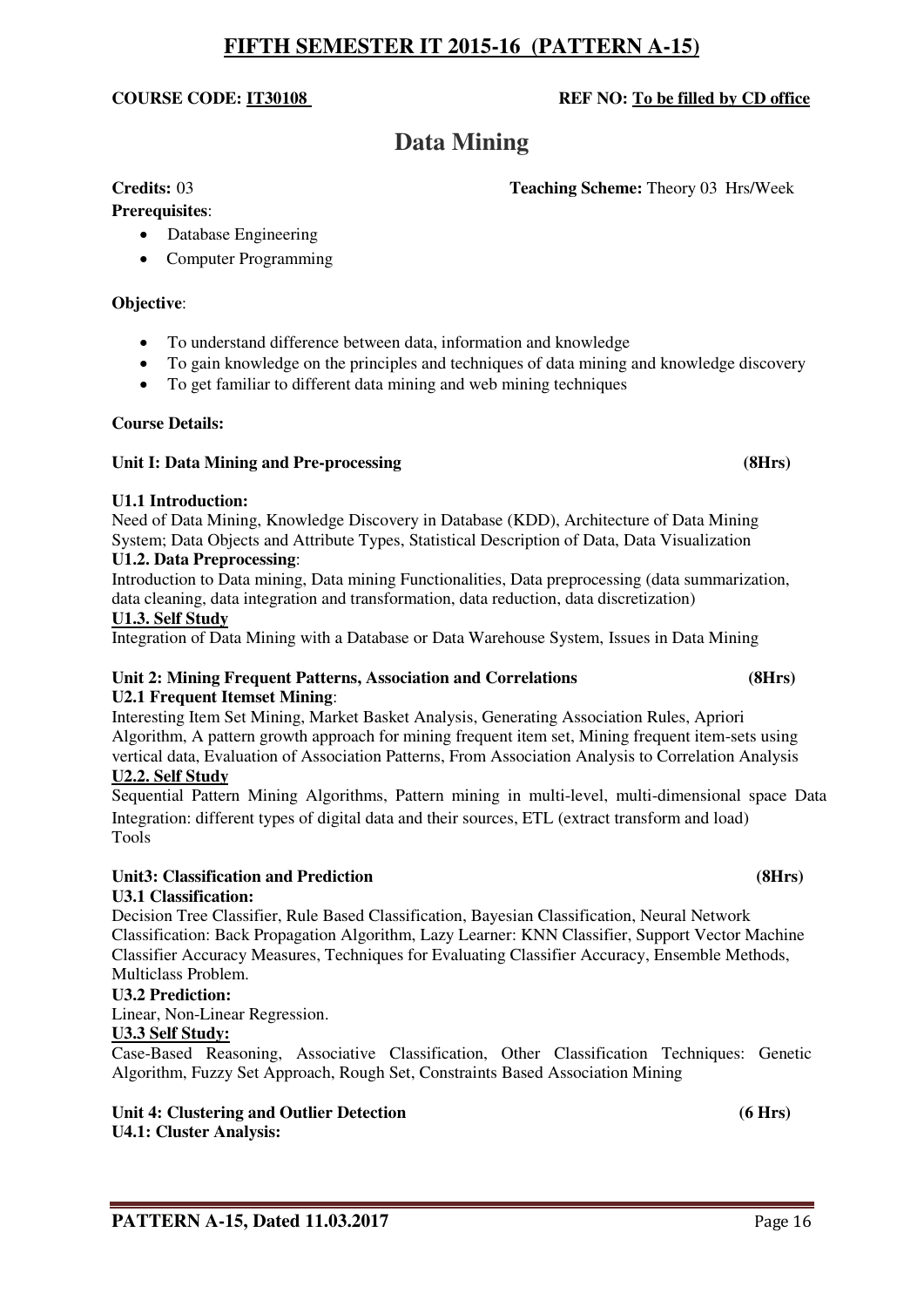Categories of Clustering methods, Different Types of Clusters, Partitioning methods: k-Means, k-Medoids; Hierarchical Clustering Methods: BIRCH, Chameleon; Grid Based Methods: STING; Density based Clustering: DBScan, Cluster Evaluation

## **U4.2: Outlier Analysis:**

Types of outlier, Proximity based approach: distance based, Density based approach

**U4.3 Self Study**:

Grid Based Methods: CLIQUE, Density based Clustering: OPTICS, Deviation based outlier detection approach: grid based

# **Unit 5: Advanced Topics in Data Mining (6 Hrs)**

**U5.1 Web Mining**: Introduction, Web Mining, Web Content Mining, Web Structure Mining, Web Usage Mining, Text Mining, Unstructured Text, Episode Rule Discovery for Texts, Hierarchy of Categories, Text Clustering.

**U5.2 Temporal and Spatial Data Mining:** Introduction, What is Temporal Data Mining? , Temporal Association Rules, Sequence Mining, The GPS Algorithm, SPADE, SPRITE, WUM, Episode Discovery, Event Prediction Problem, Time-Series Analysis, Spatial Mining, Spatial Mining Tasks, Spatial Clustering, Spatial Trends, Conclusion.

## **U5.3 Self Study:**

Graph Mining, Mining Time – Series Data, Multi-relational Data Mining, Data Mining Applications

## **Text Books**

- 1. "Data Mining: Concepts and Techniques", Jiawei Han and Micheline Kamber, Morgan Kaufman, ISBN 978-81-312-0535-8, 2nd Edition.
- 2. "Data Mining Techniques", Arun K Pujari, 4<sup>st</sup> Edition, University Press, 2016.

## **Reference Books**

- 1. "Data Mining and Analysis: Fundamental Concepts and Algorithms", Mohammed J. Zaki, Wagner Meira Jr., Cambridge University Press.
- 2. "Mastering Data Mining: The art and science of customer relationship management", M Berry and G. Linoff, John Wiley, ISBN 9971-51-369-2, 2001 Edition.
- 3. "Data Mining : Theory and Practice" , Soman K P, Diwakar Shyam, Ajay V, New Delhi, Prentice Hall Of India, ISBN 81-203-2897-3, 2006 Edition.
- 4. "Introduction to Data Mining", Pang-Ning Tan, Vipin Kumar, Michael Steinbach, Pearson 2014.
- 5. "Data Mining Introductory and advanced topics", Margaret H Dunham, 6<sup>th</sup> Edition, Pearson Education, 2009.

### **Course Outcomes:**

### **Upon completion of the course the graduate students will be able to**

- 1. Identify data mining architecture and different pre-processing techniques required for analysis of given dataset
- 2. Analyze frequent patterns, determine associations and correlations
- 3. Apply different classification and prediction to data mining applications
- 4. Use different clustering mechanisms for data mining
- 5. Apply data mining for textual, temporal and unstructured data on the Web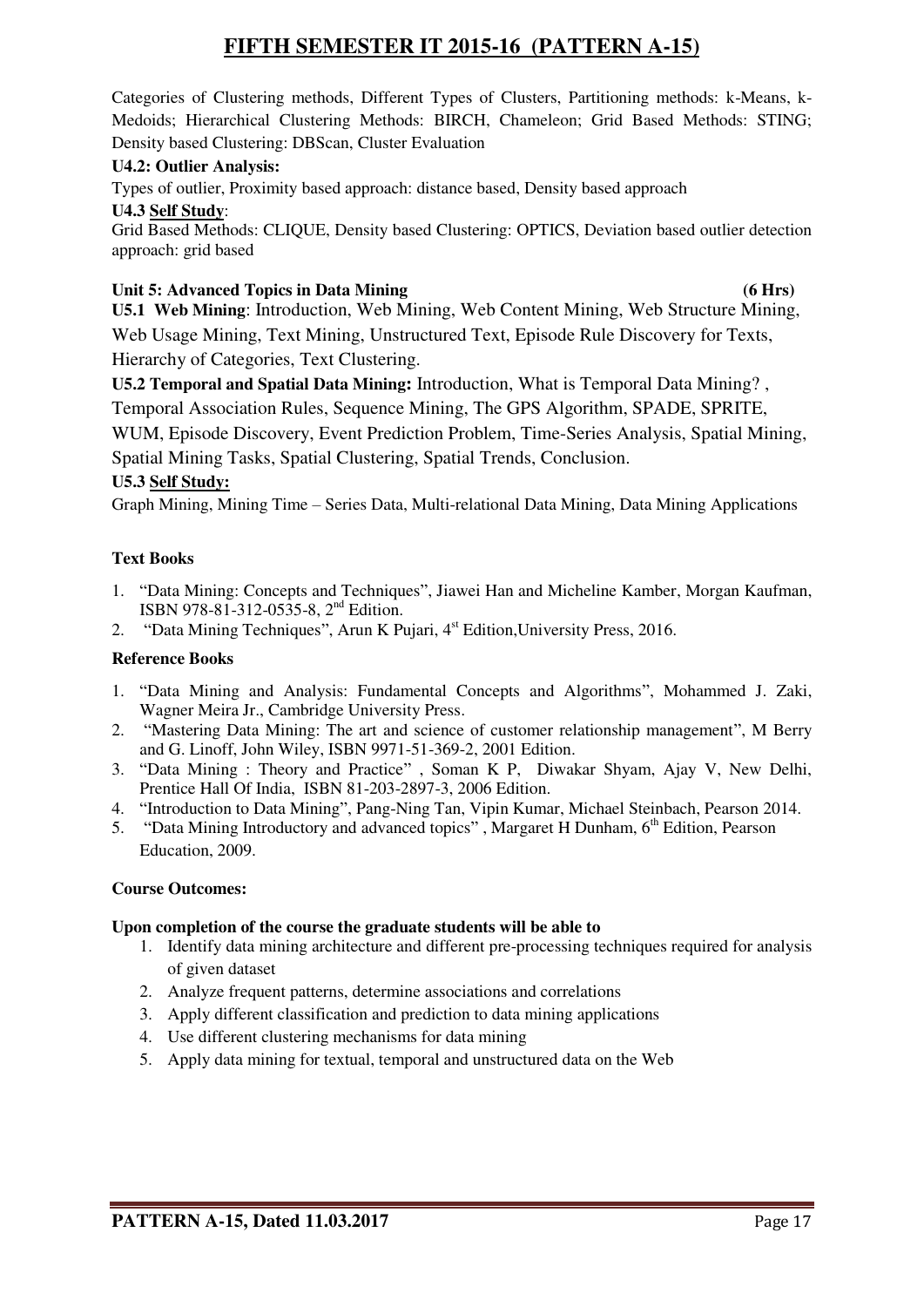### **COURSE CODE: IT30308** REF NO: To be filled by CD office

# **Data Mining Lab**

**Credits:** 01 **Teaching Scheme:** Lab 02 Hrs/Week

# **Prerequisites**:

- - Database Engineering
	- Computer Programming

#### **Objective**:

- To understand difference between data, information and knowledge
- To gain knowledge on the principles and techniques of data mining and knowledge discovery
- To get familiar to different data mining and web mining techniques

#### **Course Details:**

- **Basic programming using data mining software such as R (Rattle), WEKA, Rapid Miner, &** KNIME (Any One)
- Program for statistical processing of data
- Programs on data pre processing, cleaning and transformations
- Programs on
	- o Pattern mining
	- o Prediction
	- o Cluster analysis
- Report writing using open source documentation software such as Latex
	- o Creation of text with header, footer, formatting
		- o Creation of Tables
		- o Creation of Graphs
		- o Mathematical Equation

#### **Course Outcomes:**

#### **Upon completion of the course the graduate students will be able to**

- 1. Gain expertise on the use of data mining software
- 2. Develop programs for Data pre-processing
- 3. Analyze data mining requirements and develop programs using suitable data mining technique
- 4. Create reports using suitable software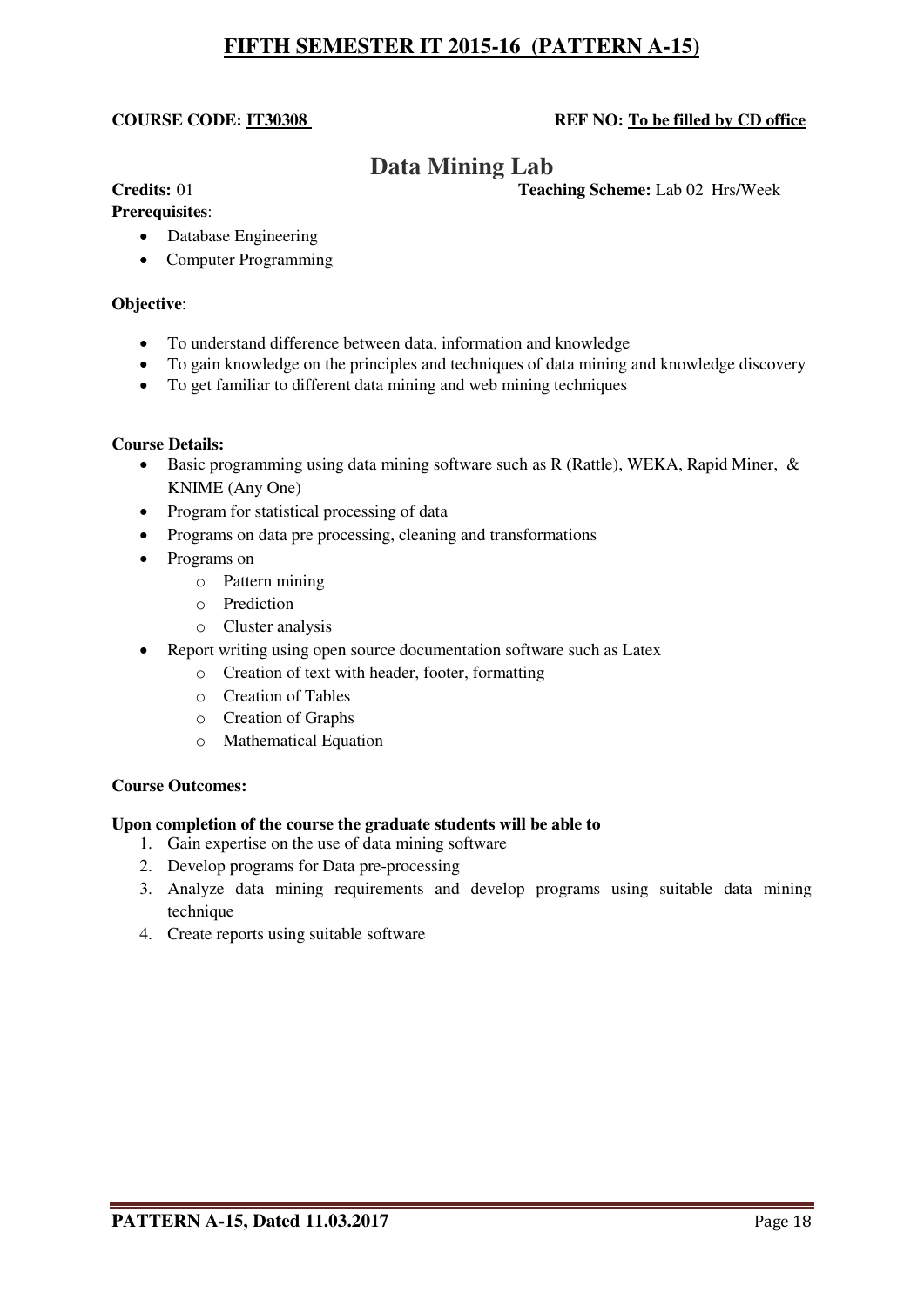## **COURSE CODE: IT34352 REF NO: To be filled by CD office**

# **J2EE Enterprise Java Lab**

**Credits:** 01 **Teaching Scheme:** - Laboratory 02 Hrs/Week

## **Prerequisites**:

- 1) Object Oriented Programming
- 2) Basic knowledge of Java Programming
- 3) Web Technology

## **Objectives:**

- 1. Understand multi-tiered enterprise applications.
- 2. Understand J2EE framework for developing enterprise applications.
- 3. Understand various components of J2EE like JSP, Servlets, and effectively use them.
- 4. Understand Application Server and its configurations.
- 5. Learn and deploy web based applications in application server.

### **Course Details:**

- 1. Remote Method Invocation
- 2. Servlets
- 3. Java Server Pages
- 4. Enterprise Java Beans
- 5. Naming Services, Java Mail and Java Messaging Services
- 6. Introduction to Struts Framework
- 7. Introduction to hibernate and HQL
- 8. Introduction to Spring Framework,
- 9. Web services

### **List of Experiments:**

**Experiment No. 1:** Create a RMI Program showing marshalling and un-marshalling processes.

**Experiment No. 2:** Log in application using servlet and JDBC.

**Experiment No. 3:** Implement session tracking techniques in servlets.

**Experiment No. 4:** Log in application using JSP and JDBC.

. **Experiment No. 6:** Implement session tracking techniques in JSP.

**Experiment No. 7:** Implementation of session, message-driven and entity bean using EJB.

### **Experiment No. 8:** Programs on

- **i.** Implementation of JMS to send mail
- **ii.** Implementation of Java Message Service to send SMS.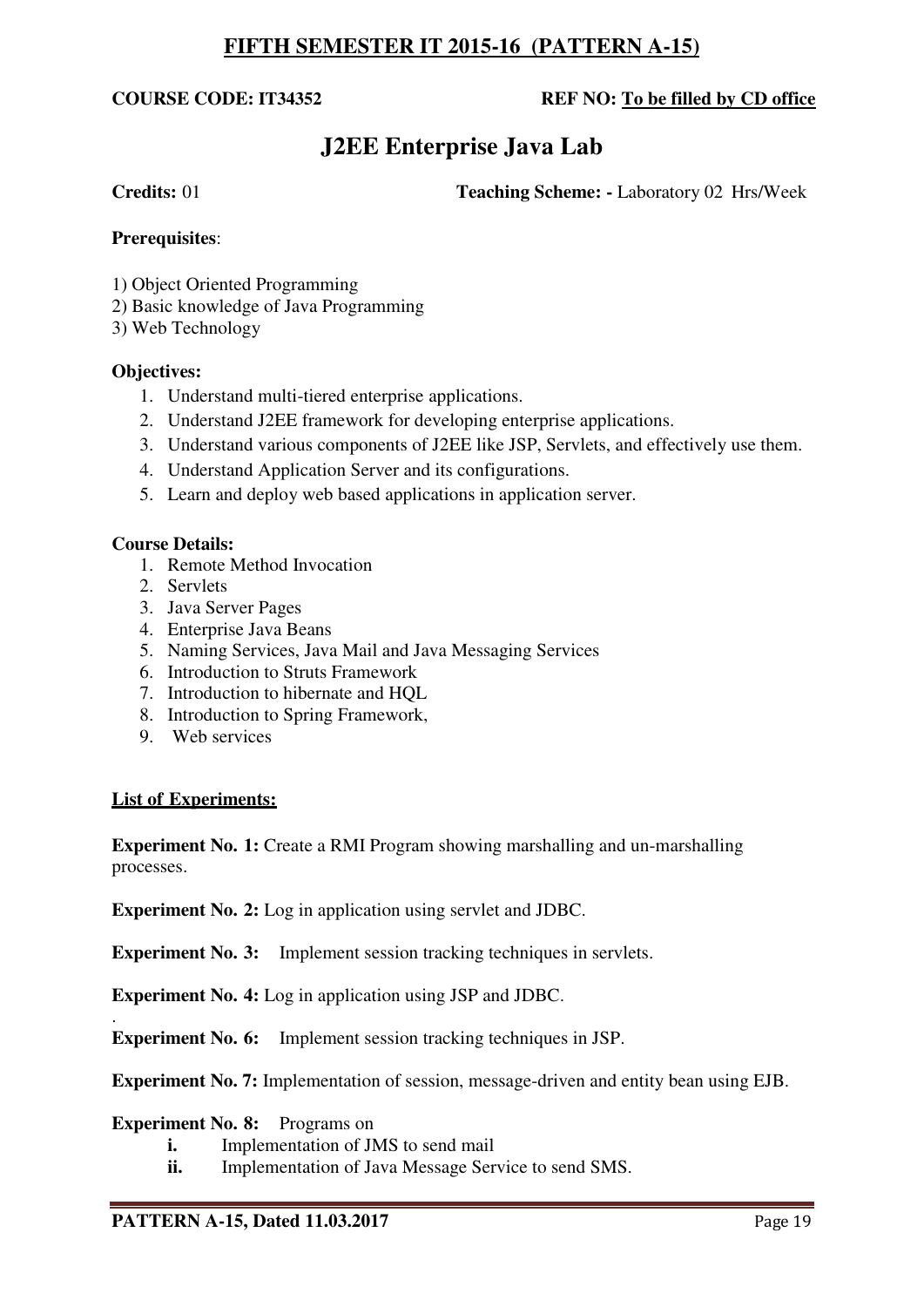# **Experiment No. 9: Programs on**

- **i.** Creating registration form using Struts<br>**ii.** Implementing Dependency injection and
- **Implementing Dependency injection and inversion of control**

**Experiment No. 10:** Develop a web application using hibernate to maintain student data.

**Experiment No. 11:** Create a web application for ticket booking using spring.

**Experiment No. 12:** Creation of web services with JAX-WS.

# **Text Books:**

- 1. Kongent S., "Java Server Programming (JEE 6) Black Book, Platinum Edition", 2008, Dreamtech / Wiley India Pvt. Ltd.
- 2. Eric Jendrock, D. Carson, I. Evans, D. Gollapudi, K. Haase, C. Srivastha, "The Java EE6 Tutorial", Volume-1, Fourth Edition, 2010, Pearson India, New Delhi.

### **Reference Books:**

- 1. Douglas E. Comer, "Internetworking with TCP/IP, Volume 1: Principles, Protocols and Architecture", Fifth Edition, 2006, PHI Learning Pvt. Ltd., New Delhi.
- 2. SANTOSH KUMAR K , "Jdbc, Servlets, And Jsp Black Book" Black Book, New Edition, 2008

### **Course Outcomes:**

## **Upon completion of the course, graduates will be able to-**

- 1. Use RMI for invoking remote methods for user benefit.
- 2. Implement different applications using Servlets and JSPs.
- 3. Use MVC architecture through EJB
- 4. Develop applications through Struts & Spring frameworks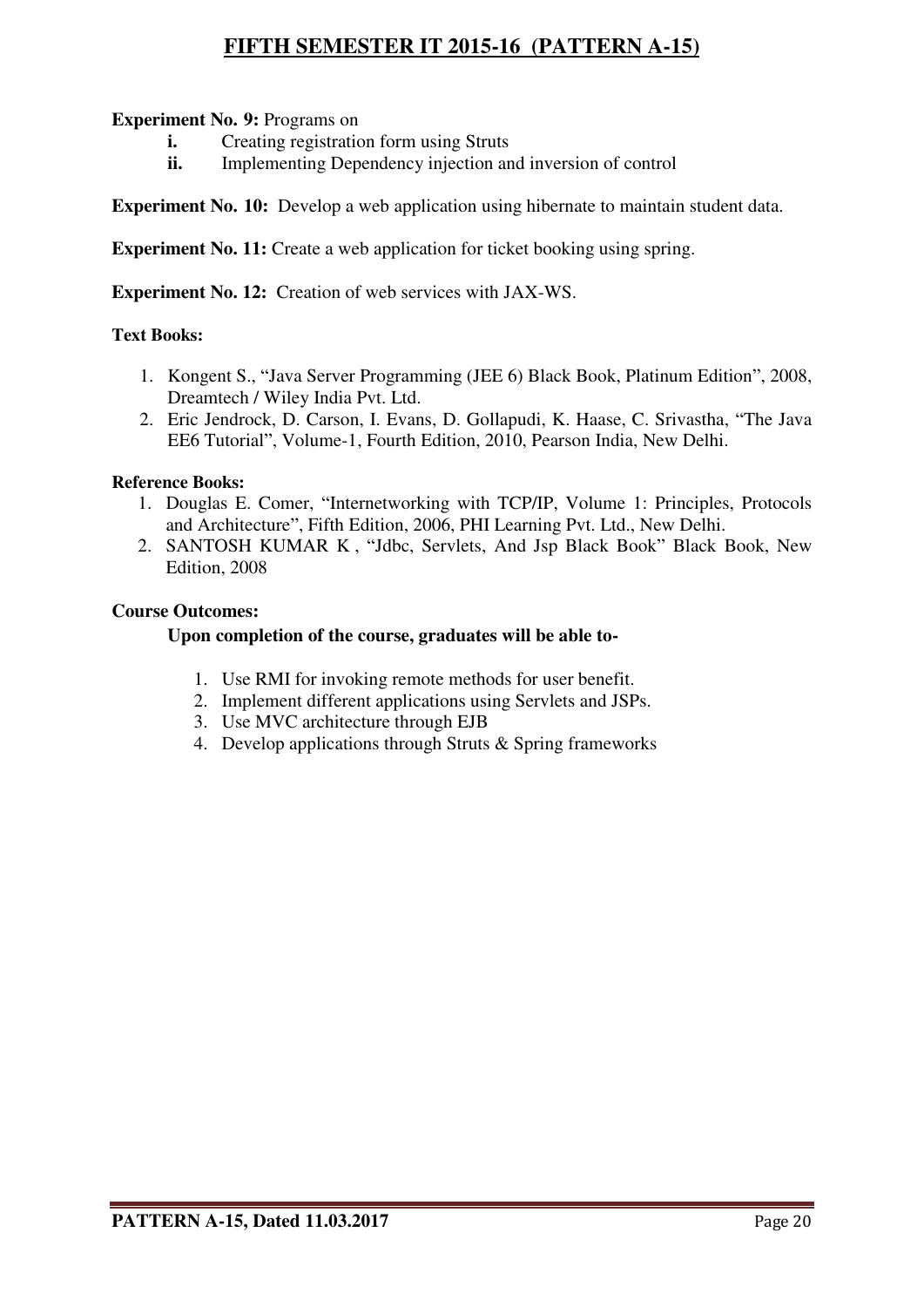# **SIXTH SEMESTER IT 2015-16**

# **COURSE CODE**: **CS30109 REF NO: To be filled by CD office**

# **Operating System**

**Credits:** 3 **Teaching Scheme: -** Theory 3 Hrs/Week

## **Prerequisites**:

- 1. Computer Organization
- 2. Computer Programming

### **Objectives:**

- 1. To understand main components of OS and their working
- 2. To study the operations performed by OS as a resource manager
- 3. To understand the different scheduling policies of OS
- 4. To understand the different memory management techniques
- 5. To understand process concurrency and synchronization
- 6. To understand the concepts of input/ output, storage and file management
- 7. To study different OS and compare their features.

### **Course Details: Unit 1**  Title- Introduction to OS (6hrs)

# **U1.1.**

Operating Systems Objectives and functions, Components of OS, OS Structure, Evolution of Operating Systems - Simple Batch, Multiprogrammed, time shared, Personal Computer, Parallel, Distributed Systems, Real-Time Systems, Operating System services, System Calls. **U1.2. Self Study:** System Programs, System structure, Virtual Machines, Dual Mode Operation.

### **Unit 2**

# **Title – Study of Process Management: (6Hrs)**

### **U2.1.**

# **Process Management:**

Process and CPU Scheduling - Process concepts – Process and Process States, Process Control Block, Cooperating Processes, Inter-process Communication, Process Scheduling - Scheduling Queues, Schedulers, Context Switch, Non Pre-emptive and Pre-emptive Scheduling, Dispatcher, Schedulability Criteria, Scheduling algorithms.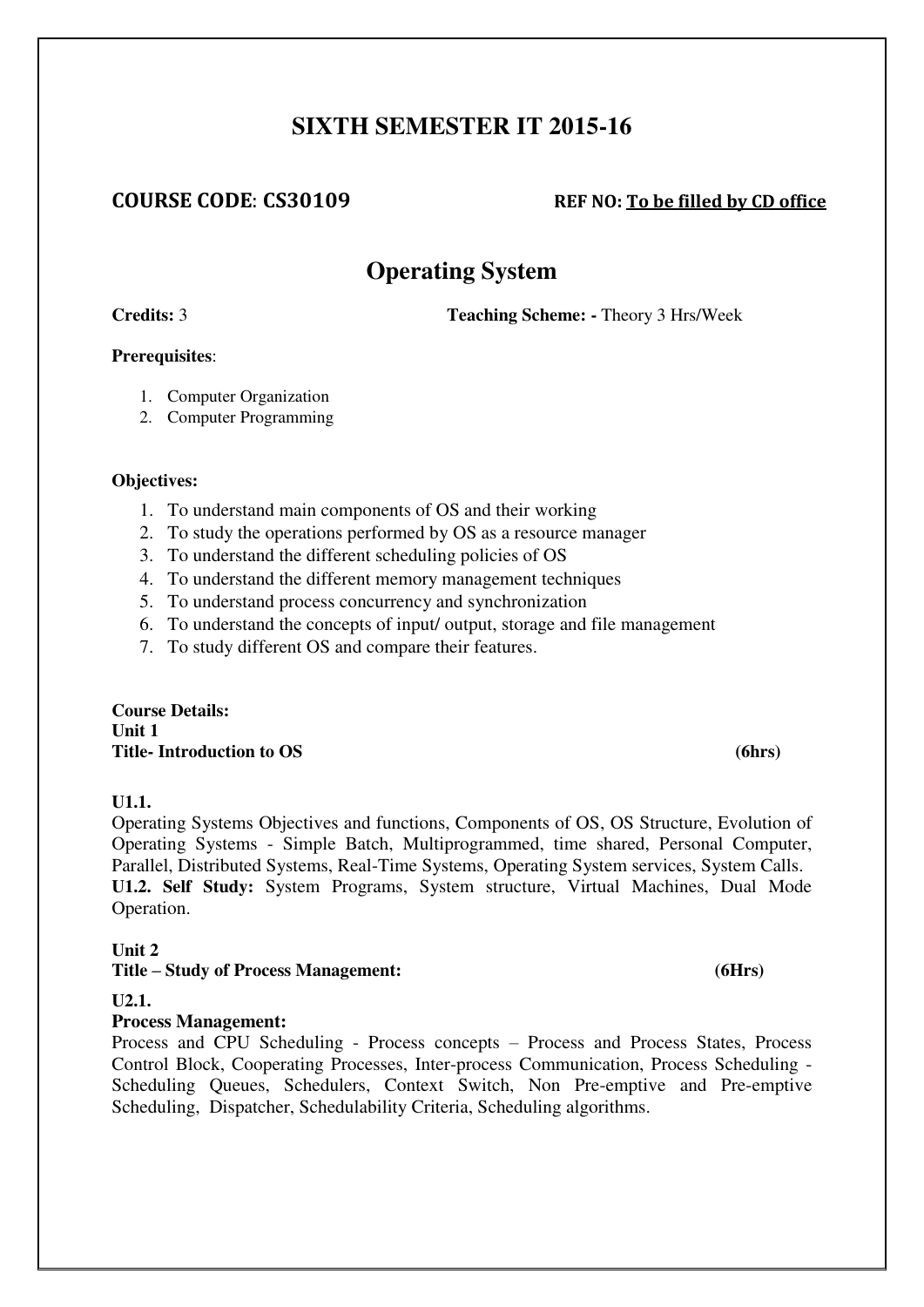## **Unit 3 Title – Deadlock: (6 Hrs)**

# **U3.1**

Windows.

Deadlocks: System model, Deadlock Characterization, Methods for Handling Deadlocks, Deadlock Prevention, Deadlock avoidance, Deadlock Detection, recovery from Deadlock. **U3.2. Self Study**: Thread creation and Thread scheduling in Linux and Windows.

Process Coordination: Process Synchronization, The Critical section Problem, Peterson's

# **Unit 4**

**Title – Memory Management: (6 Hrs)** 

# **U4.1**

Memory Management strategies, Background, Logical versus Physical Address space, MMU, Address Translation, Swapping, Contiguous Allocation, Paging, Segmentation. Virtual Memory: Background, Demand paging, Page Replacement concepts, Page Replacement Algorithms. Allocation of frames, Thrashing, Segmentation with Paging, **U4.2. Self Study:** Multilevel Paging, Inverted Page Table, Demand Segmentation, Case study using Linux and Windows.

### **Unit 5**  Title- File System & Storage Management (8 Hrs)

# **U5.1.**

File System Interface - The Concept of a File, Access methods, Directory Structure, File System Mounting, File Sharing, Protection, File System Structure, File System Implementation, Allocation methods.

I/O Systems- Overview of Mass Storage Structure, Device Drivers, Disk Structure, Disk Scheduling, Disk Management, and Swap space Management, Free-space Management, Directory Implementation, RAID Structure.

**U5.2. Self Study:** Disk Attachment, Stable Storage Implementation, Case studies on File system: LINUX and Windows.

**Note:** Five assignments to be given to the students on self study, comprising of one assignment from each unit.

# **Text Books:**

- 1. Operating System Principles, Abraham Silberchatz, Peter B. Galvin, Greg Gagne  $9<sup>th</sup>$ Edition, Wiley Student Edition.
- 2. Operating systems Internals and Design Principles, W. Stallings, 6th Edition, Pearson.

### **Reference Books:**

- 1. Modern Operating Systems, Andrew S Tanenbaum 3rd Edition PHI.
- 2. Operating Systems A concept based Approach, 2nd Edition, D. M. Dhamdhere, TMH.
- 3. Principles of Operating Systems, B. L. Stuart, Cengage learning, India Edition.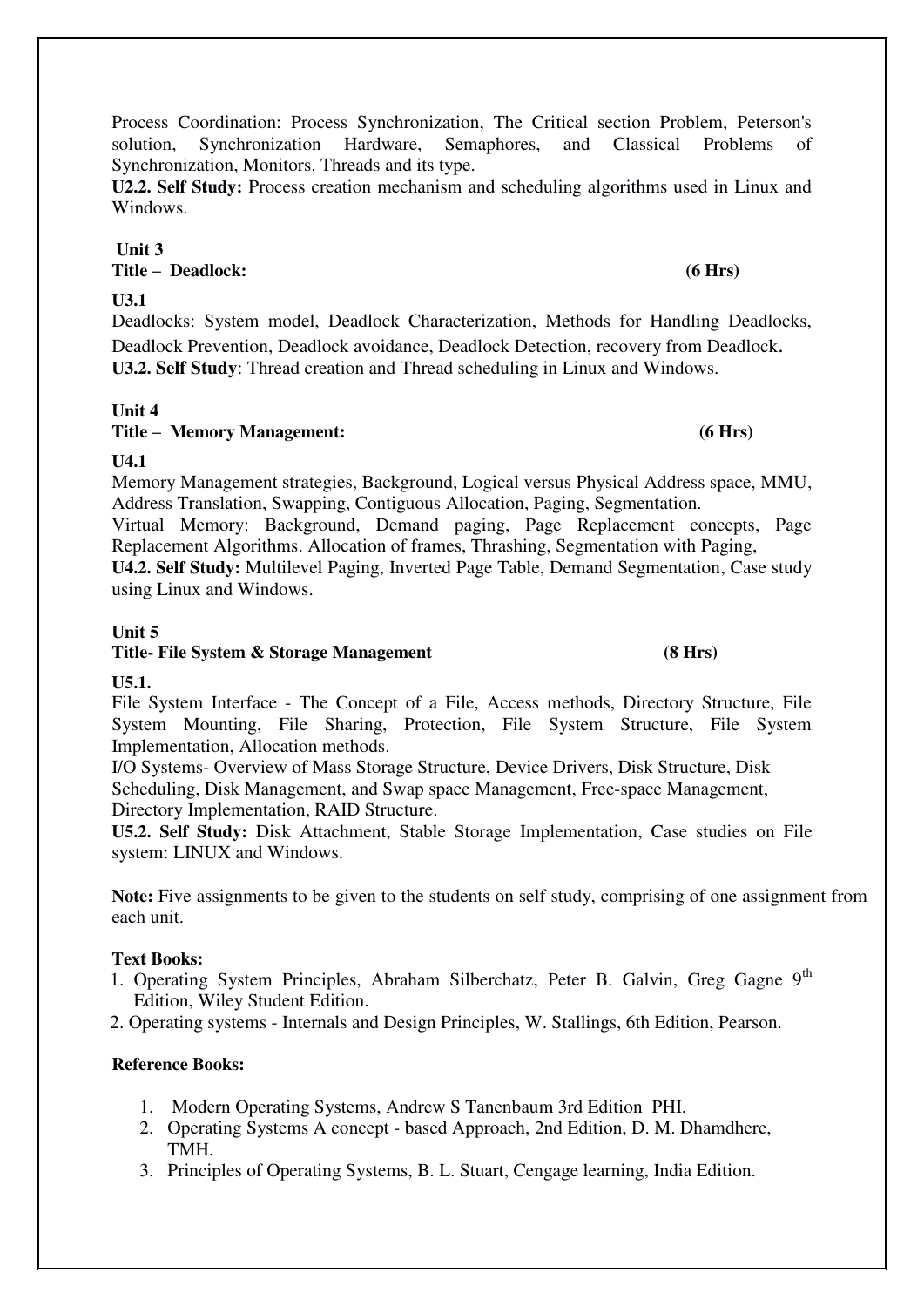- 4. Operating Systems, A. S. Godbole, 2nd Edition, TMH
- 5. An Introduction to Operating Systems, P.C.P. Bhatt, PHI.
- 6. Operating Systems, S, Haldar and A. A. Arvind, Pearson Education.
- 7. Operating Systems, R. Elmasri, A. G. Carrick and D. Levine, Mc Graw Hill.
- 8. Operating Systems in depth, T. W. Doeppner, Wiley.

#### **Course Outcome**

- 1. Compare and contrast different types of operating system and analyze the fundamentals of operating system concepts, services, and components.
- 2. Analyze and understand operating system process scheduling criteria, scheduling algorithms, threading issues, thread scheduling and inter-process communication mechanism.
- 3. Analyze process synchronization mechanism by studying and using classical problems of synchronization.
- 4. Characterize methods and mechanisms to handle, prevent, avoid and detect deadlock in a system and inspect main memory and virtual memory management strategies.
- 5. Analyze file and directory structure management along with I/O management issues.
- 6. Carry out case studies in different contemporary operating systems.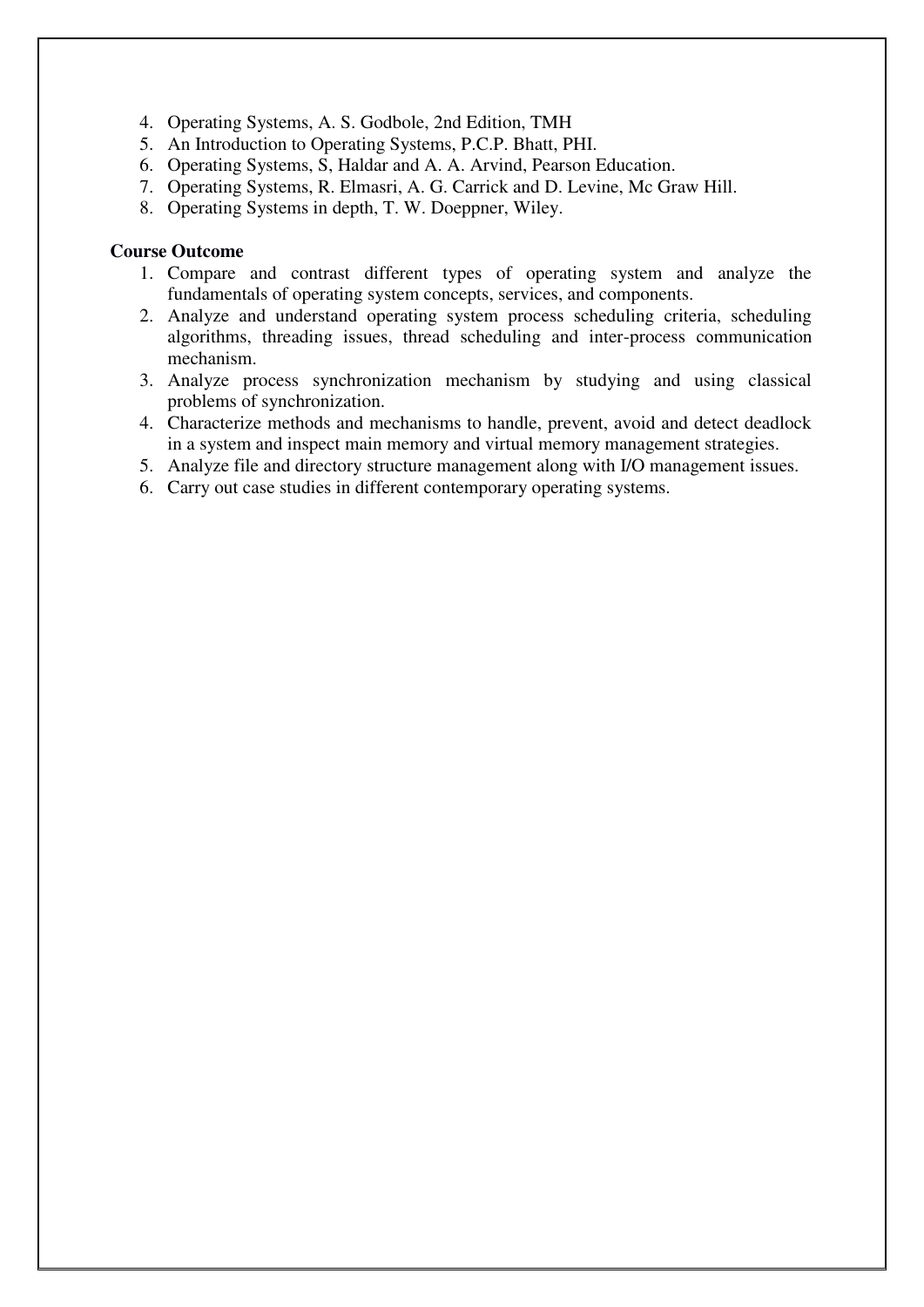# **COURSE CODE: CS30309 REF NO: To be filled by CD office**

# **Operating System Laboratory**

**Credits:** 1 **Teaching Scheme: -** Laboratory **2 Hrs/Week** 

## **Prerequisites**:

- 1. Computer Organization and Architecture
- 2. Computer Programming

## **Objectives:**

- 1. To understand main components of Linux OS and the file system
- 2. To familiar with shell scripts and the environment
- 3. To do hands on practice on process creation and synchronization
- 4. To do hands on practice on system call and different CPU scheduling programs
- 5. To works for solution to Deadlock situation
- 6. To have hands on practice on different page replacement algorithm

## **Course Details:**

- 1. Introduction to Linux and its file system
- 2. Basic UNIX Commands.
- 3. UNIX Shell Programming.
- 4. Programs on process creation and synchronization including shared memory, pipes and messages.( classical problems on synchronization)
- 5. Programs on UNIX System calls.
- 6. Programs on CPU Scheduling Algorithms.
- 7. Programs on Banker's Algorithm for Deadlock Avoidance, Prevention
- 8. Programs on page replacement algorithm.

# **List of Practicals:**

**Experiment No. 1:** Introduction to Linux and its File system, File access, mounting.

**Experiment No. 2:** Basic utility commands of LINUX, File & Directory related commands, basic commands on Linux Administration.

**Experiment No. 3:**Introduction to shell programming, Control statements

**Experiment No. 4:** CPU Scheduling Algorithms. (FCFS, RR, SJF, Priority)

**Experiment No. 5:** Program for FIFO, LRU, and OPTIMAL page replacement algorithm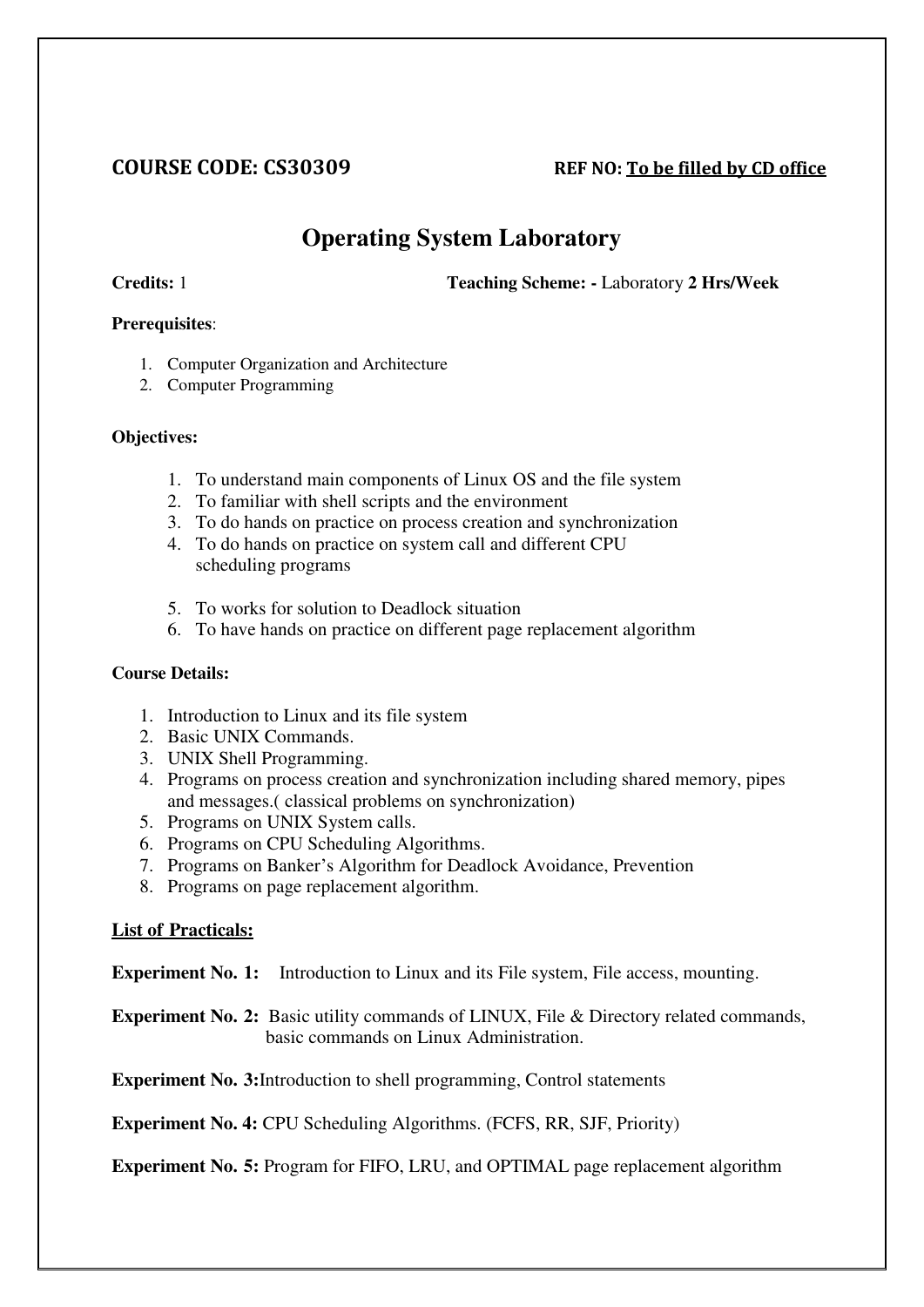**Experiment No. 6:** Programs on process creation, IPC using Pipelines, IPC using message**.** 

**Experiment No. 8:** Thread creation using Pthreads

**Experiment No. 9:** UNIX: Semaphore, Signals**.** 

**Experiment No. 10: Program on Banker's Algorithm for Deadlock Avoidance.** 

## **Text Books:**

- 1. Unix Concept and Applications 4th Edition Sumitabha Das, The McGraw-Hill Companies
- 2. UNIX: The Complete Reference, Second Edition, Kenneth Rosen and Douglas Host

## **Reference Books:**

## **Course Outcome**

At the end of the course, the student should be able to:

- 1. Differentiate Linux file system from other OS.
- 2. Comparison of the performance of various CPU scheduling algorithms.
- 3. Critically analyzing the performance of the various page replacement algorithms.
- 4. Create processes and implement IPC.
- 5. Implementation of deadlock avoidance algorithms.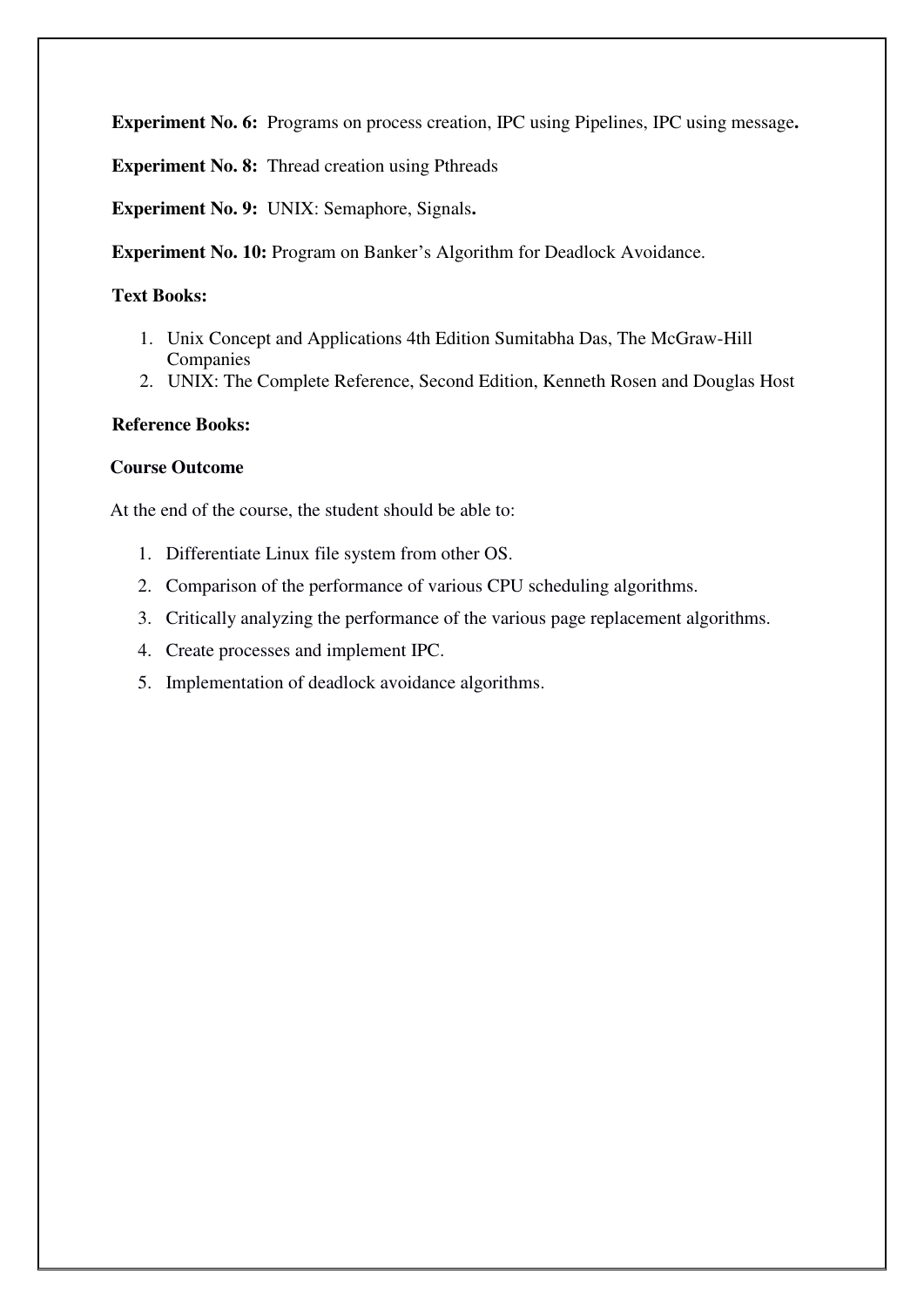# **COURSE CODE: CS30109 REF NO: To be filled by CD office**

# **Operating System Tutorials**

# Hrs/Week

## **Credits:** 01 **Teaching Scheme:** Tutorial 01

# **Prerequisites**:

- 3. Computer Organization
- 4. Computer Programming

### **Objectives:**

- 8. To understand main components of OS and their working
- 9. To study the operations performed by OS as a resource manager
- 10. To understand the different scheduling policies of OS
- 11. To understand the different memory management techniques
- 12. To understand process concurrency and synchronization
- 13. To understand the concepts of input/ output, storage and file management
- 14. To study different OS and compare their features.

# **List of Tutorials**

| <b>Tutorial No. 1:</b>  | Operating system services and system calls                         |
|-------------------------|--------------------------------------------------------------------|
| <b>Tutorial No. 2:</b>  | Numerical on process scheduling (non-preemptive)                   |
| <b>Tutorial No. 3:</b>  | Numerical on process scheduling (preemptive)                       |
| <b>Tutorial No. 4:</b>  | Classical problems of synchronization                              |
| Tutorial No. 5:         | Problems on deadlock prevention and Problems on deadlock avoidance |
| <b>Tutorial No. 6:</b>  | Virtual to Physical memory translation                             |
| <b>Tutorial No. 7:</b>  | Numerical on memory allocation strategies                          |
| <b>Tutorial No. 8:</b>  | Numerical on page replacement algorithms                           |
| Tutorial No. 9:         | File system structure and its implementation                       |
| <b>Tutorial No. 10:</b> | Problems on disk scheduling                                        |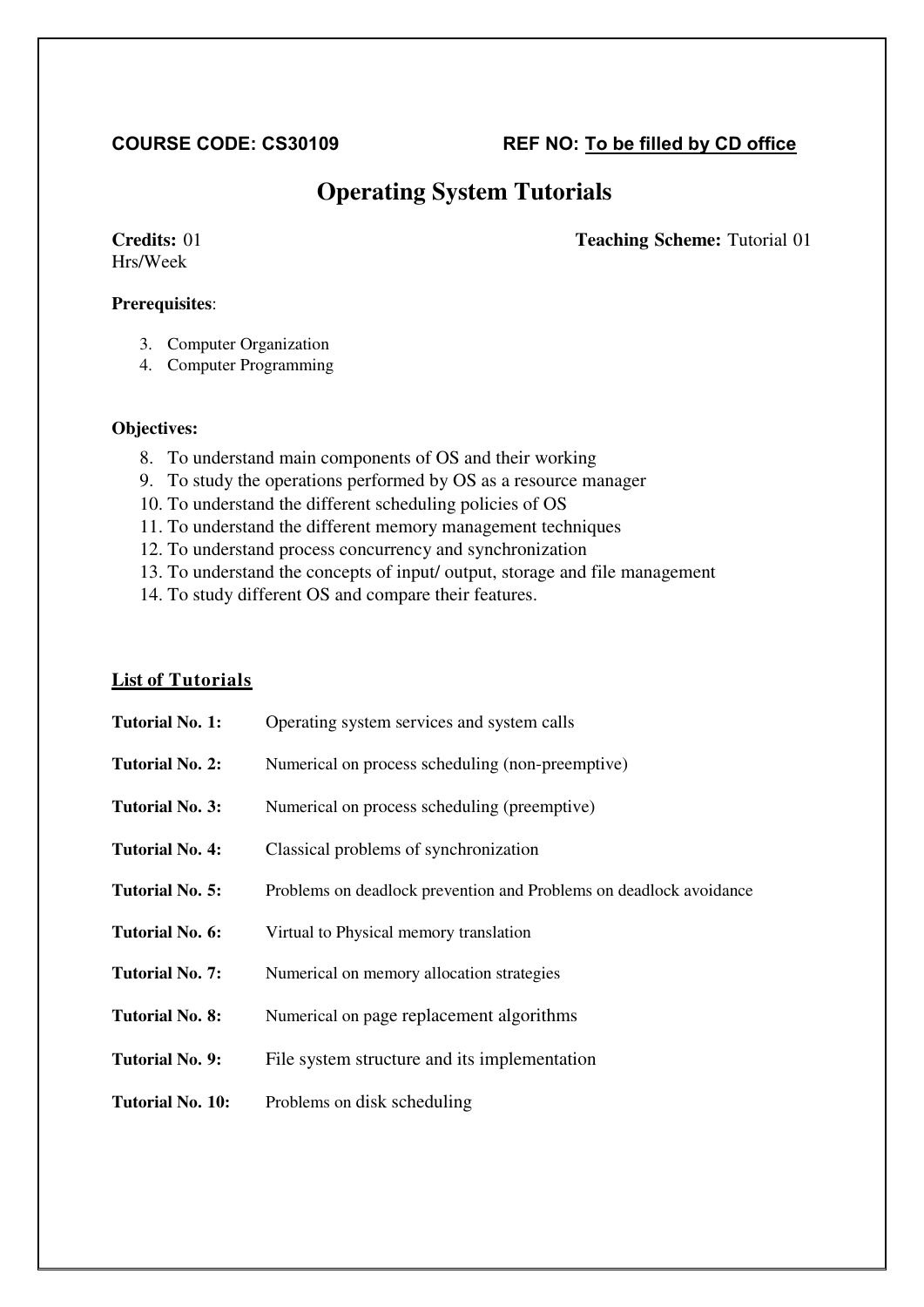#### **Text Books:**

1. Operating System Principles, Abraham Silberchatz, Peter B. Galvin, Greg Gagne 9<sup>th</sup> Edition, Wiley Student Edition.

2. Operating systems - Internals and Design Principles, W. Stallings, 6th Edition, Pearson.

#### **Reference Books:**

- 9. Modern Operating Systems, Andrew S Tanenbaum 3rd Edition PHI.
- 10. Operating Systems A concept based Approach, 2nd Edition, D. M. Dhamdhere, TMH.
- 11. Principles of Operating Systems, B. L. Stuart, Cengage learning, India Edition.
- 12. Operating Systems, A. S. Godbole, 2nd Edition, TMH
- 13. An Introduction to Operating Systems, P.C.P. Bhatt, PHI.
- 14. Operating Systems, S, Haldar and A. A. Arvind, Pearson Education.
- 15. Operating Systems, R. Elmasri, A. G. Carrick and D. Levine, Mc Graw Hill.
- 16. Operating Systems in depth, T. W. Doeppner, Wiley.

#### **Course Outcome**

- 7. Compare and contrast different types of operating system and analyze the fundamentals of operating system concepts, services, and components.
- 8. Analyze and understand operating system process scheduling criteria, scheduling algorithms, threading issues, thread scheduling and inter-process communication mechanism.
- 9. Analyze process synchronization mechanism by studying and using classical problems of synchronization.
- 10. Characterize methods and mechanisms to handle, prevent, avoid and detect deadlock in a system and inspect main memory and virtual memory management strategies.
- 11. Analyze file and directory structure management along with I/O management issues.
- 12. Carry out case studies in different contemporary operating systems.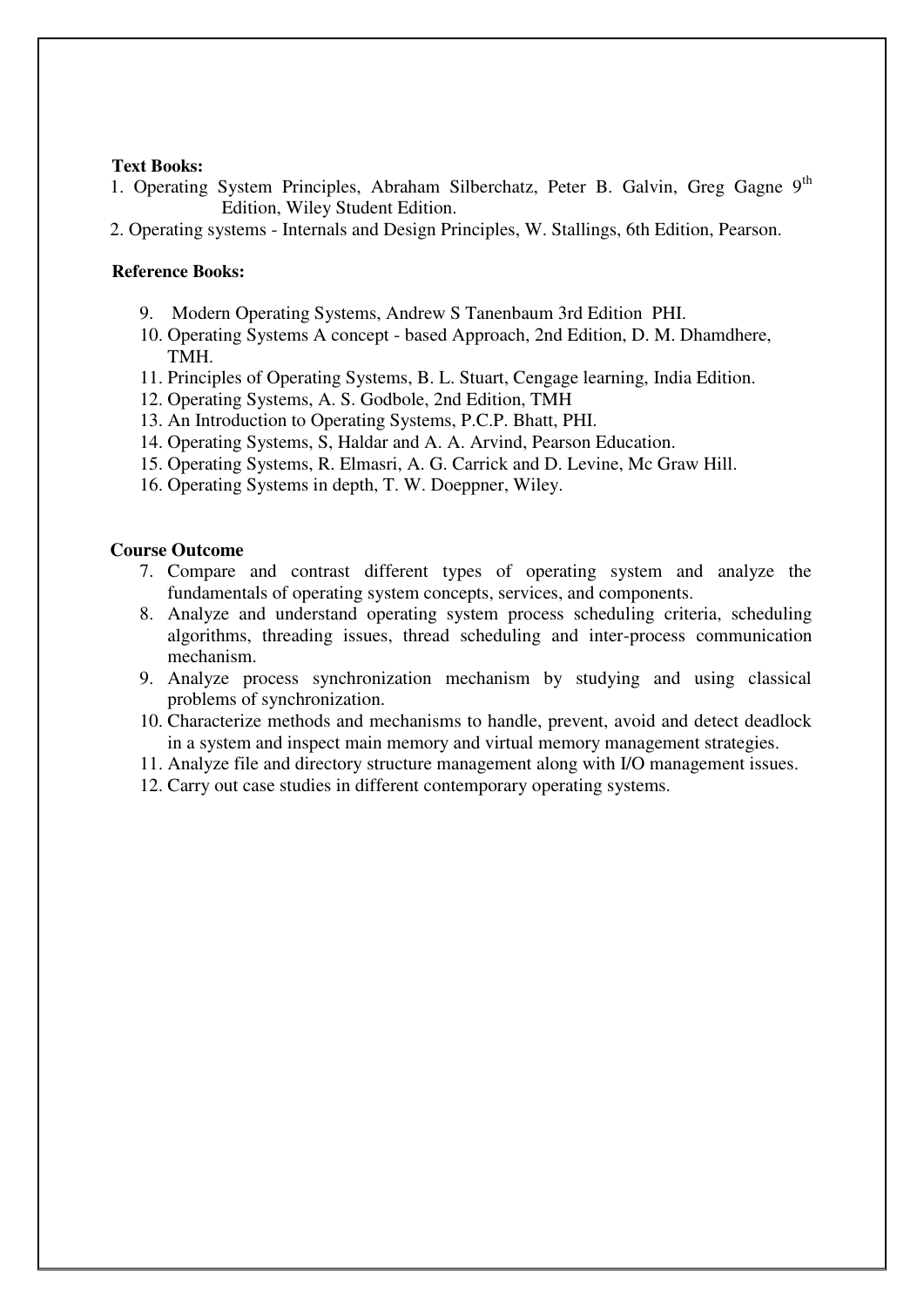# **COURSE CODE: IT30109 REF NO: To be filled by CD office IT Security**

**Credits:** 03 **Teaching Scheme:** Theory 3hrs/Week

# **Prerequisites**:

- 1. Data Communication and Computer Networks.
- 2. Computer Programming.

## **Objectives:**

- 1. Provide a comprehensive introduction to security fundamentals.
- 2. Get familiarize the student about Intrusion detection, prevention and recovery Schemes.
- **3.** Provide detail study about Virtual private network deployment and management along with web application security risks.
- **4.** Gain knowledge about OWASP application security risks.

# **Course Details:**

# **UNIT 1: Security fundamentals and Firewalls (6hrs)**

- **U1.1** Introduction to Security fundamentals: Security Goals, Security Services, Types of security attacks. Firewalls: Types of Firewalls, Limitations of firewall, Cryptography Network security.
- **U1.2 Self Study**: Case study on different Crypto Systems

# **UNIT 2: Intrusion detection and prevention (8hrs)**

- **U2.1** Intrusion Detection and Prevention, Intrusion risks, Security policy, Monitoring and reporting of traffics, Traffic shaping, Investigating and verifying detected intrusions, recovering from, reporting and documenting intrusions, Define the Types of intrusion Prevention Systems
- **U2.2 Self Study:** Intrusion prevention system basics, Limitations of Intrusion Prevention System.

# UNIT 3: Packet signature and analysis (6hrs)

**U3.1** Spoof Prevention, Dos, Qos Policy, Packet Signature and Analysis.

**U3.2 Self Study:** Web Application Firewall.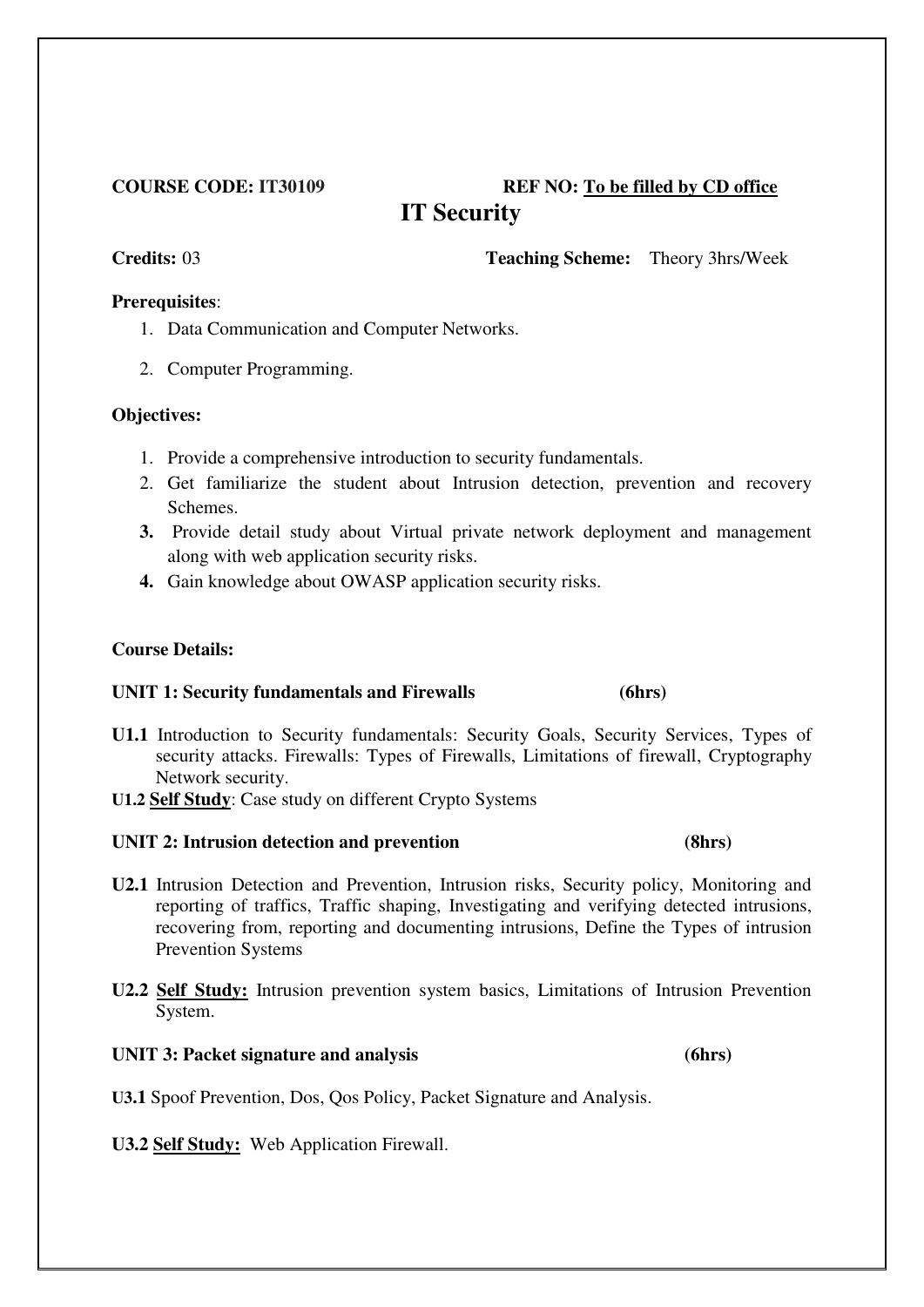## UNIT 4: Virtual private network (8hrs)

**U4.1** Virtual Private Networks, Deploy and managing VPN, VPN Performance tuning and error handling, VPN routing, DMZ and virtual host, Reverse proxy, Cross-Site Scripting (XSS), Cross-Site Request Forgery (CSRF), Web application Security Risks.

**U4.2 Self Study:** SQL Injection.

# **UNIT 5: OWASP (8hrs)**

- **U5.1** Identifying the Application Security Risks, Open Web Application Security Project (OWASP) Top 10 Concepts Invalidated Redirects and Forwards
- **U5.2 Self Study:** Threat Risk Modelling.

# **Text Books:**

- 1. William Stallings ,"Cryptography and Network Security-Principles and Practices" , Pearson Education, 2006, ISBN 81-7758-774-9, 4th Edition.
- 2. B. A. Forouzan & D Mukhopadhyay,"Cryptography and Network Security.", McGraw Hill, 2nd ed.2010
- 3. B. Menezes,"Network Security and Cryptography", Cengage Learning, 1st ed.2010

# **Reference Books:**

- 1. Matt Bishop ,"Computer Security: Art and Science", Pearson Education, 2002, ISBN 0201440997, 1st Edition.
- 2. Charlie Kaufman, Radia Perlman and mike speciner, "Network security, private communication in a public world", Prentice Hall, 2002, ISBN 9780130460196, 2nd Edition.

# **Course Outcomes:**

### **Upon completion of the course, the students will be able to:**

- 1 Distinguish among different type of security attack on a given system.
- 2 Analyze Intrusion risks, investigate, verify and recover intrusion.
- 3 Estimate future needs of security for a system by researching current environment on a continuous basis for the benefit of society.
- 4 Justify various methods to undertake security projects for application of technologies to various sections of industry and society.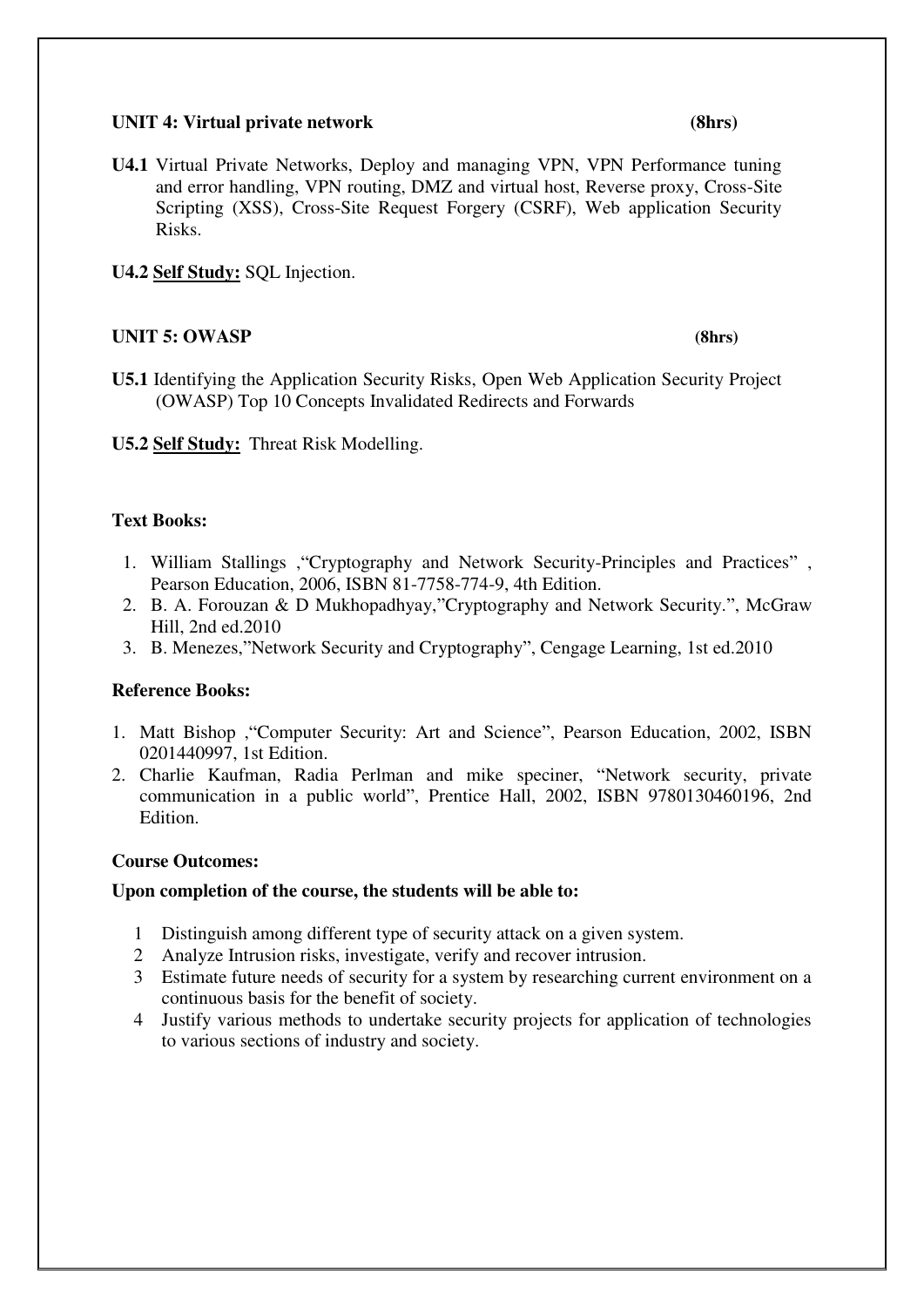# **COURSE CODE: CS30110 REF NO: To be filled by CD office**

# **Machine Learning**

#### **Credits: 3 Teaching Scheme: Theory 3 Hrs/Week**

## **Prerequisites**:

- 1. Design & Analysis of Algorithm
- 2. Discrete Mathematics
- 3. Probability & Statistics

### **Objectives:**

- 1. To make the students familiarize with fundamental understanding of Machine learning
- 2. Enable students to use machine learning techniques to solve some real life problems.
- 3. To evaluate the power and limitation of deep learning in solving computational problems.

## **Course Details:**

# **Unit-1 Title- Introduction (7 Hrs)**

### **U1.1 Basic concepts**

Basic Mathematical and Statistical concepts: Metric, Matrices, Eigen values and Eigen vectors, mean median, mode, variance, co-variance, correlation, dispersion matrix, binomial distribution, normal distribution, multi-variate normal distribution, basic concepts in probability theory such as Bayes theorem, error risk minimization, laws of large numbers.

# **U1.2**

Chebyshev's inequality, central limit theorem, machine learning system.

# **Unit-2**

## **Title: Supervised learning (8 Hrs)**

# **U2.1 Supervised learning.**

Supervised learning setup (training, testing). Minimum distance classifier, k-nearest neighbour classifier, density estimation. Instance based learning, linear regression. Logistic regression. Perceptrons (single layer/multi-layer). Model selection, dimensionality reduction, and feature selection. Ensemble methods: Bagging, boosting. Measuring the accuracy of learned hypotheses. Comparing learning algorithms: cross-validation,

# **U2.2 Self Study:**

Learning curves and statistical hypothesis testing.

Unit-3 (7 Hrs)

# **Title: Unsupervised learning**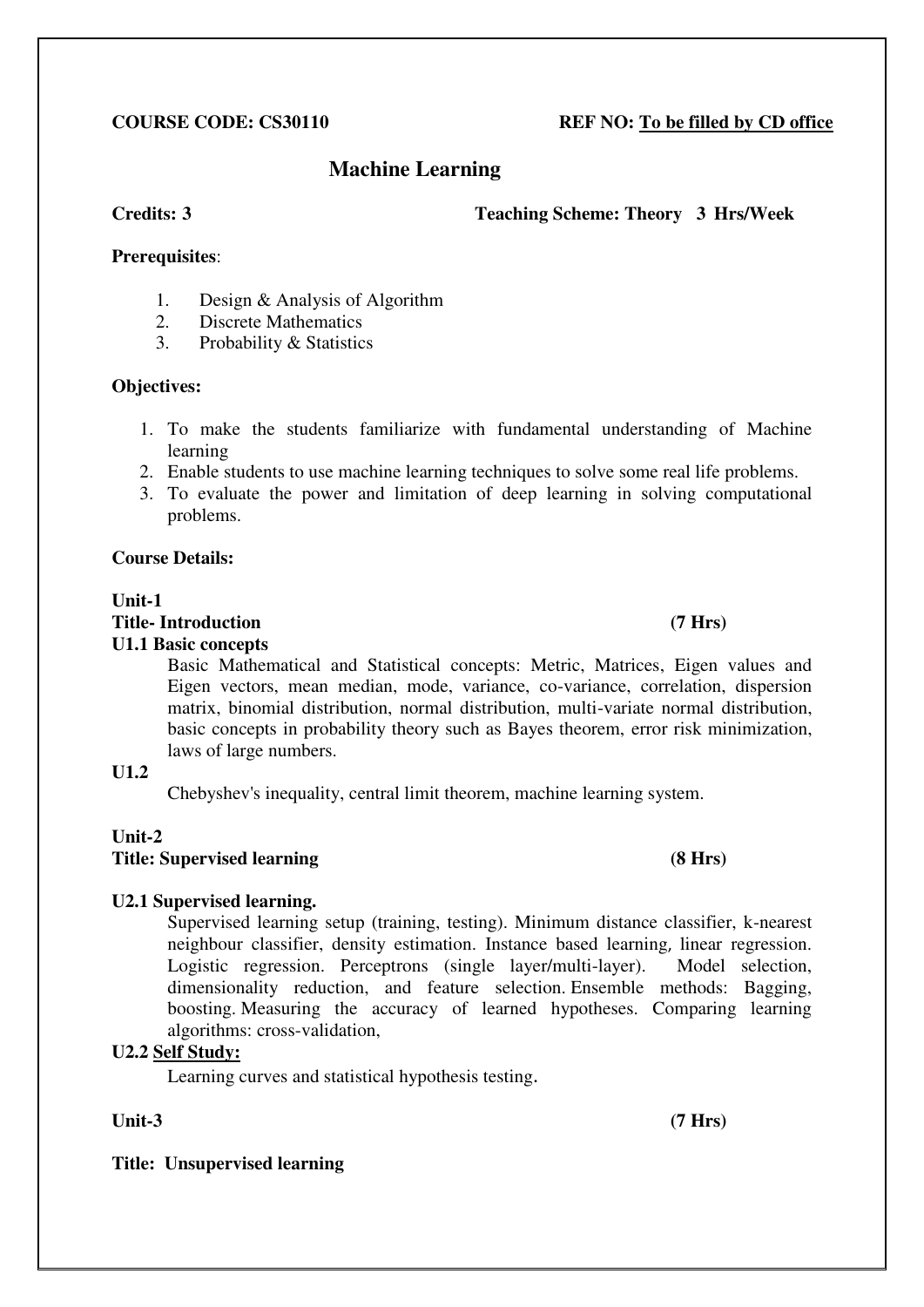#### **U3.1 Unsupervised learning**

Clustering. Similarity measures, K-means algorithm, Hierarchical clustering, Density based clustering, anomaly detection, cluster validation, Expectation Maximization. PCA (Principal components analysis). ICA (Independent components analysis).

#### **U3.2 Self Study**

Mixture of Gaussian, Factor analysis.

### **Unit-4 Title: Learning theory. (8hrs)**

#### **U4.1**

Inductive and deductive learning. Models of learnability: learning in the limit; probably approximately correct (PAC) learning, Generative learning algorithms. Gaussian discriminant analysis. Bayesian Classification. VC dimension, Maximum Margin Classifiers, Support vector machines. Bias/variance trade-off, no free lunch theorem, Union and Chernoff/Hoeffding bounds. Worst case (online) learning.

### **U4.2 Self Study**

Machine Learning System Design, Handling Skewed Data, Using Large Data Sets

#### **Unit-5 Title: Recent techniques (6 hrs)**

#### **U5.1**

Decision trees, Random forests, Semi-supervised and active learning; reinforcement learning, kernel functions, one class classifier

## **U5.2 Self Study**

Case studies using Ensemble learning: bagging, boosting.

### **Text Books:**

- 1. Machine Learning. Tom Mitchell. First Edition, McGraw- Hill, 1997.
- 2. Introduction to Machine Learning Edition 2, by Ethem Alpaydin

### **Reference Books:**

#### **Course Outcomes:**

#### **Upon completion of the course, the students will be able to:**

- 1. Use mathematical concepts required for machine learning
- 2. Identify and differentiate different types of supervised learning
- 3. Identify and differentiate different types of unsupervised learning
- 4. Apply learning mechanisms like Bayesian Classifier, SVM etc.
- 5. Explore advanced methods of machine learning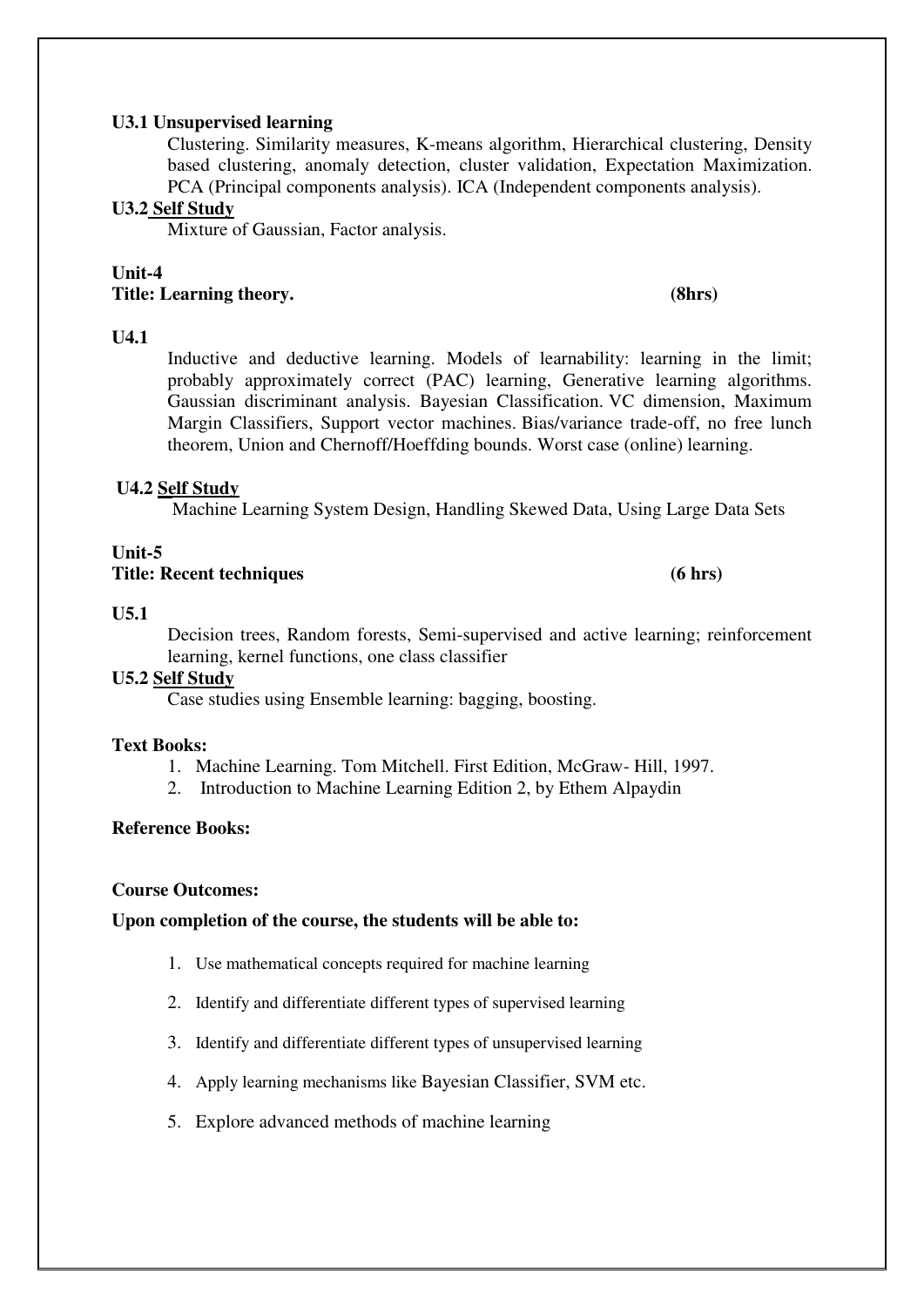## **COURSE CODE: CS30110 REF NO: To be filled by CD office**

# **Machine Learning: Tutorial**

**Credits: 1 Teaching Scheme: Theory** 1 Hr/Week

### **Prerequisites**:

- 4. Design & Analysis of algorithm<br>5. Discrete Mathematics
- 5. Discrete Mathematics
- 6. Probability & Statistics

# **Objectives:**

- 4. To make the students familiarize with fundamental understanding of Machine learning
- 5. Enable students to use machine learning techniques to solve some real life problems.
- 6. To evaluate the power and limitation of deep learning in solving computational problems.

# **Tutorial Details:**

- 1. Discussion on statistical concepts and prability theory used for Machine Learning.
- 2. Discussion and problem solving related to supervised machine learning methods:
	- k-nearest neighbour classifier, density estimation
	- Instance based learning, linear regression. Logistic regression.
	- Perceptrons (single layer/multi-layer)
	- Model selection, dimensionality reduction, and feature selection.
	- Ensemble methods: Bagging, boosting
- 3. Discussion on unsupervised machine learning methods:
	- Similarity measures, K-means algorithm
	- Hierarchical clustering, Density based clustering, anomaly detection, cluster validation
	- PCA (Principal components analysis)
	- ICA (Independent components analysis)
- 4. Discussion and application of learning theory:
	- Probably approximately correct (PAC) learning
	- Generative learning algorithms
	- Gaussian discriminant analysis. Bayesian Classification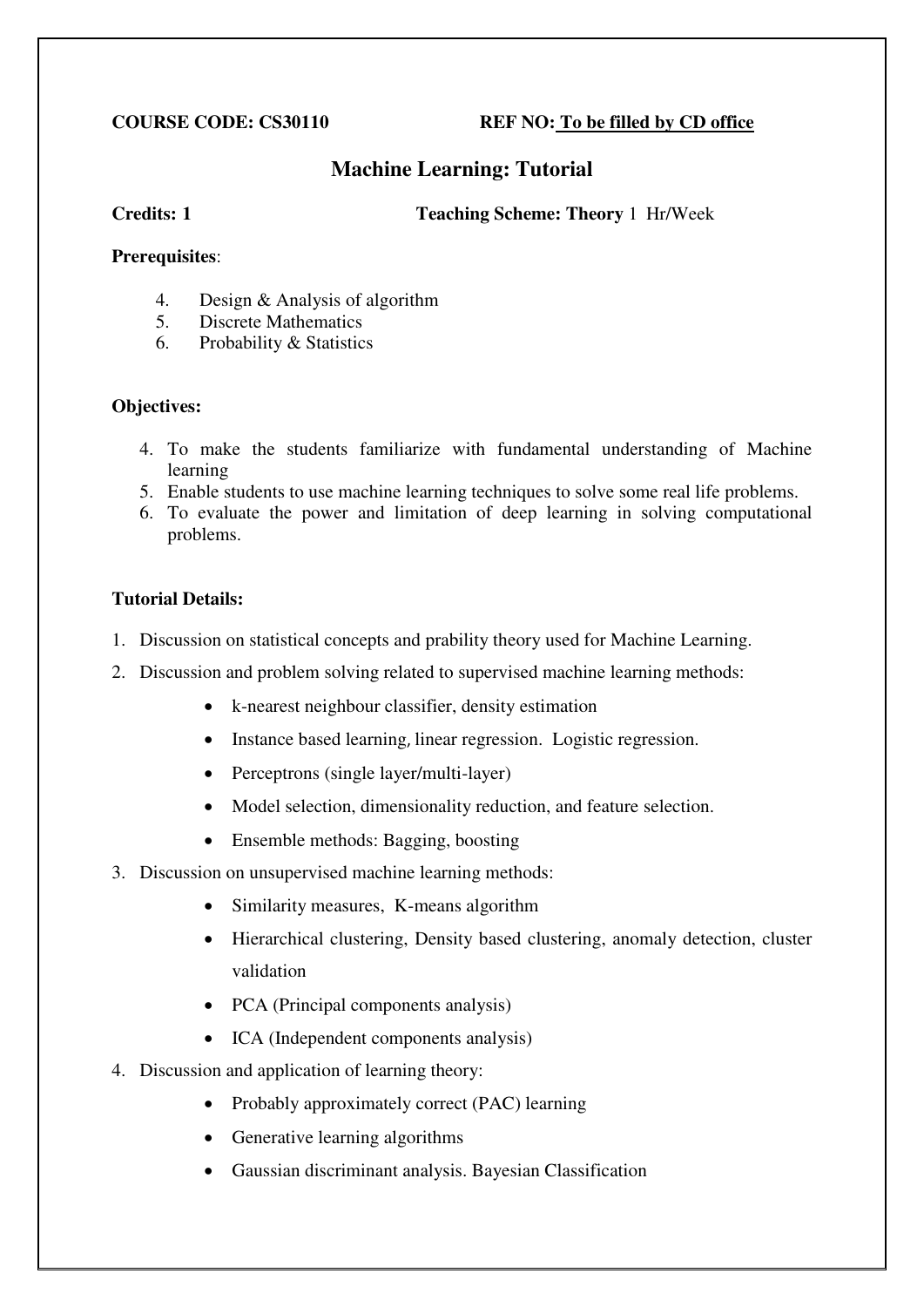- VC dimension, Maximum Margin Classifiers, Support vector machines
- Union and Chernoff/Hoeffding bounds
- 5. Discussion of problems on advanced topics:
	- Semi-supervised and active learning
	- Reinforcement learning
	- Kernel functions

#### **Text Books:**

- 3. Machine Learning. Tom Mitchell. First Edition, McGraw- Hill, 1997.
- 4. Introduction to Machine Learning Edition 2, by EthemAlpaydin

### **Course Outcomes:**

## **Upon completion of the course, the students will be able to:**

- 1. Use mathematical concepts required for machine learning
- 2. Identify and differentiate different types of supervised learning
- 3. Identify and differentiate different types of unsupervised learning
- 4. Apply learning mechanisms like Bayesian Classifier, SVM etc.
- 5. Explore advanced methods of machine learning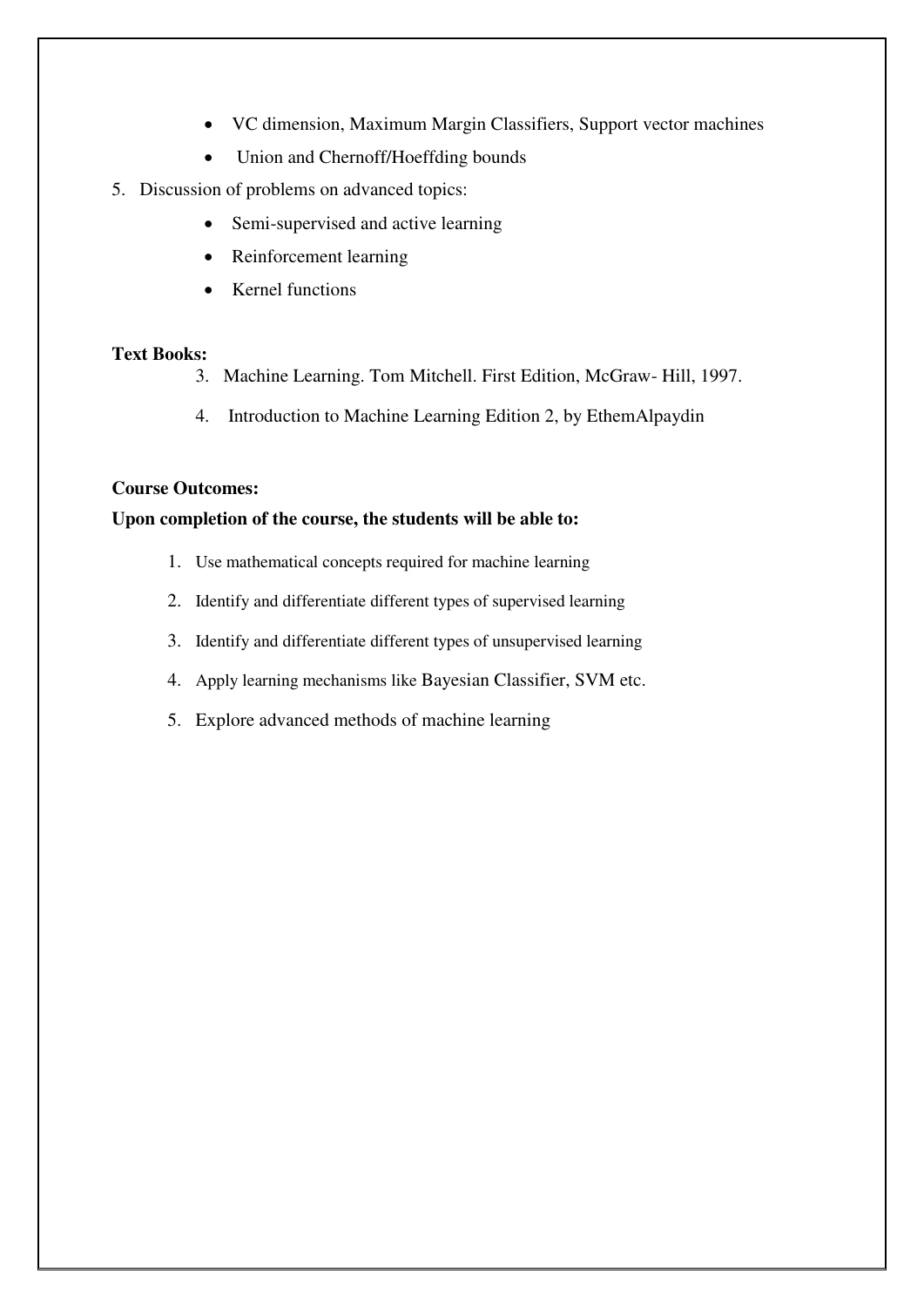# **COURSE CODE: IT30107 REF NO: To be filled by CD office**

# **Parallel and Distributed Systems**

Hrs/Week

# **Prerequisites**:

- 1. Computer Organization
- 2. Data Communications and Computer Networks
- 3. Operating Systems
- 4. Computer programming

# **Objectives:**

- 1. To develop and apply knowledge of parallel and distributed computing techniques and methodologies.
- 2. To gain experience in the design, development, and performance analysis of parallel and distributed applications.
- 3. To gain experience in the application of fundamental Computer Science methods and algorithms in the development of parallel applications.
- 4. To understand the design, testing, and performance analysis of a software system, and to be able to communicate that design to others.

# **Course Details:**

# **Unit 1**

# **Title- Introduction to Parallel Computing: (06 Hrs) U1.1.**

Parallel programming platforms: Trends in microprocessor architectures, Limitations of memory system performance, Dichotomy of parallel computing platforms, physical organization of parallel platforms, communication costs in parallel machines.

Routing mechanisms for interconnection network, Impact of process processors mapping and mapping techniques.

**U1.2. Self Study:** Pipelining and Superscalar Architecture. Flynn's Classification. Cache coherence problem.

# **Unit 2**

# **Title – Parallel Algorithm Design: (06Hrs)**

### **U2.1.**

Principles of parallel algorithm design: Decomposition techniques, Characteristics of tasks and interactions, mapping techniques for load balancing, parallel algorithm and models.

**U2.2. Self Study:** Methods for containing interactions overheads.

**Credits:** 3 **Teaching Scheme: -** Theory 3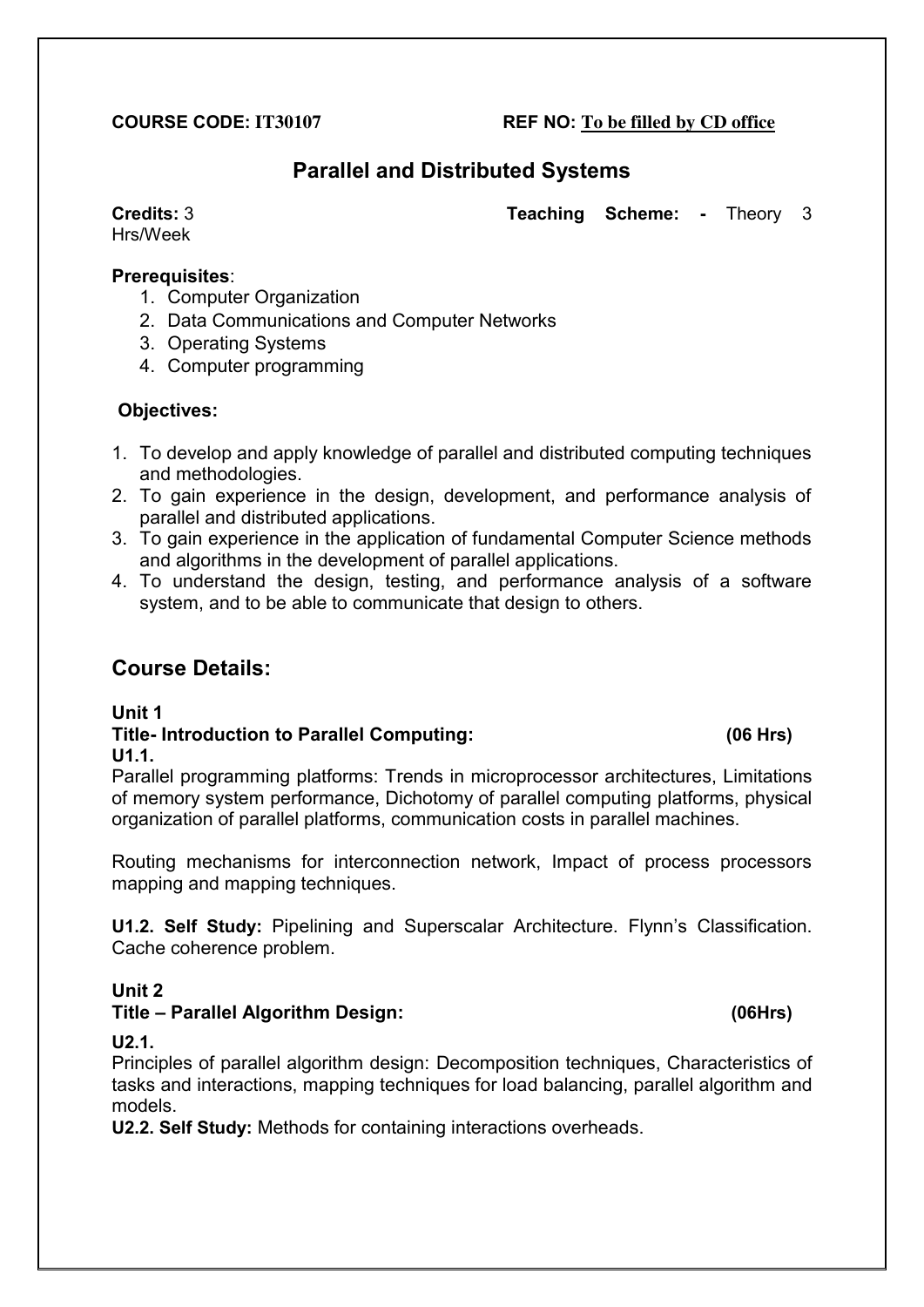# **Unit 3**

#### **Title – Basic communication operations (08 Hrs) U3.1**

Introduction, One-to-All Broadcast and All-to-One Reduction, All-to-All broadcast and reduction, All-Reduce and prefix sum operations, scatter and gather, All-to-All personalized communication, circular shift.

**U3.2. Self Study**: Methods of improving the speed of some communication operations.

## **Unit 4**

# **Title – Analytical modeling of parallel programs: (06 Hrs) U4.1**

Performance metrics for parallel systems, Effect of granularity of performance, Scalability of parallel system, Minimum execution time and minimum cost-optimal execution time, asymptotic analysis of parallel programs, other scalability metrics.

**U4.2. Self Study:** Comparison between best known sequential algorithm and parallel algorithm in terms of different performance metrics.

## **Unit 5**

# **Title- Message Passing Paradigm (08 Hrs)**

**U5.1.**  Principle of message – Passing programming, send and receive operations, The Message Passing Interface, Topologies and embedding, Overlapping communication with computation, collective communication and computation operations, Groups and communicators. Dense matrix algorithm: Matrix-vector multiplication, Matrix-matrix algorithm: DNS Algorithm, Canon's Algorithm.

# **U5.1.**

Massively parallel processors: Graphics processor, GPU, GP-GPU, CUDA

**U5.3. Self Study:** Solving a system of linear equations.

# **Text Books:**

1. "Introduction to Parallel Computing", Second Edition, Ananth Gram, Anshul Gupta, George Karypis, Vipin Kumar, Pearson Education.

2. "Parallel computing Theory and Practice", Second Edition, Michael J. Quinn, TMH. 3. "programming Massively Parallel Processors A Hands on Approach", David B. Kirk and Wen-mei W. Hwu , Morgan Keifmann, Elsevier

# **Reference Books:**

1. "Parallel and Distributed Systems", [Arun Kulkarni,](http://www.amazon.in/s/ref=dp_byline_sr_book_1?ie=UTF8&field-author=Arun+Kulkarni&search-alias=stripbooks) [Nupur Prasad Giri,](http://www.amazon.in/s/ref=dp_byline_sr_book_2?ie=UTF8&field-author=Nupur+Prasad+Giri&search-alias=stripbooks) [Nikhilesh](http://www.amazon.in/s/ref=dp_byline_sr_book_3?ie=UTF8&field-author=Nikhilesh+Joshi&search-alias=stripbooks)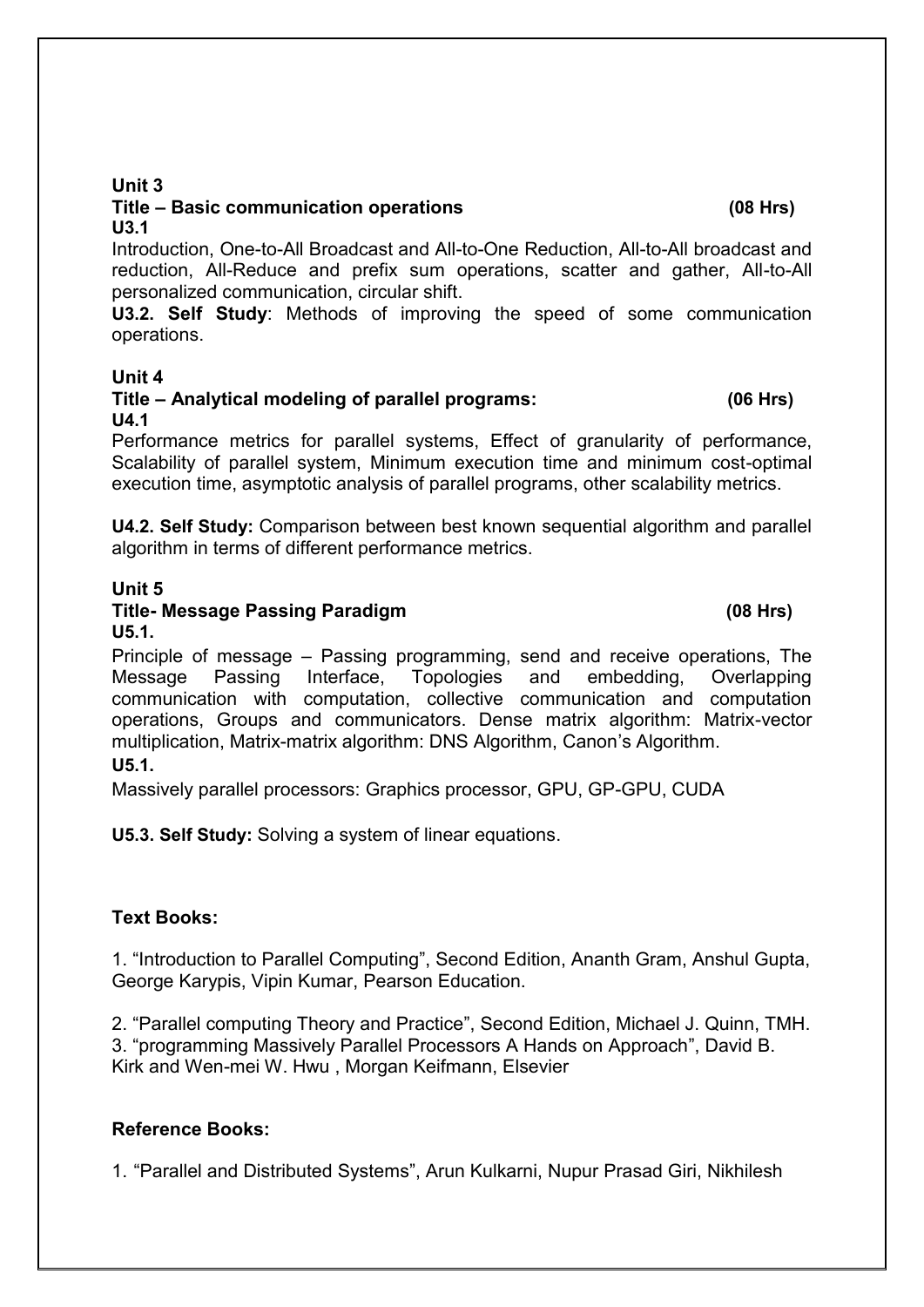[Joshi,](http://www.amazon.in/s/ref=dp_byline_sr_book_3?ie=UTF8&field-author=Nikhilesh+Joshi&search-alias=stripbooks) [Bhushan Jadhav,](http://www.amazon.in/s/ref=dp_byline_sr_book_4?ie=UTF8&field-author=Bhushan+Jadhav&search-alias=stripbooks) Wiley India Private Limited.

2. "Using MPI: Portable Parallel Programming with the Message-Passing Interface", William Gropp, Ewing Lusk, Anthony Skjellum, 3rd Edition, MIT Press.

# **Course Outcomes:**

# **Upon completion of the course, graduates will be able to –**

- 1. Design and analyze parallel computing architecture.
- 2. Describe the various design issues in a parallel algorithms.
- 3. Evaluate the impact of interconnection network on parallel/distributed algorithms.
- 4. Analyze parallel and distributed algorithms in problem solving and apply performance metrics.
- 5. Describe the different principles of message passing programming, and study the behavior of parallel programs.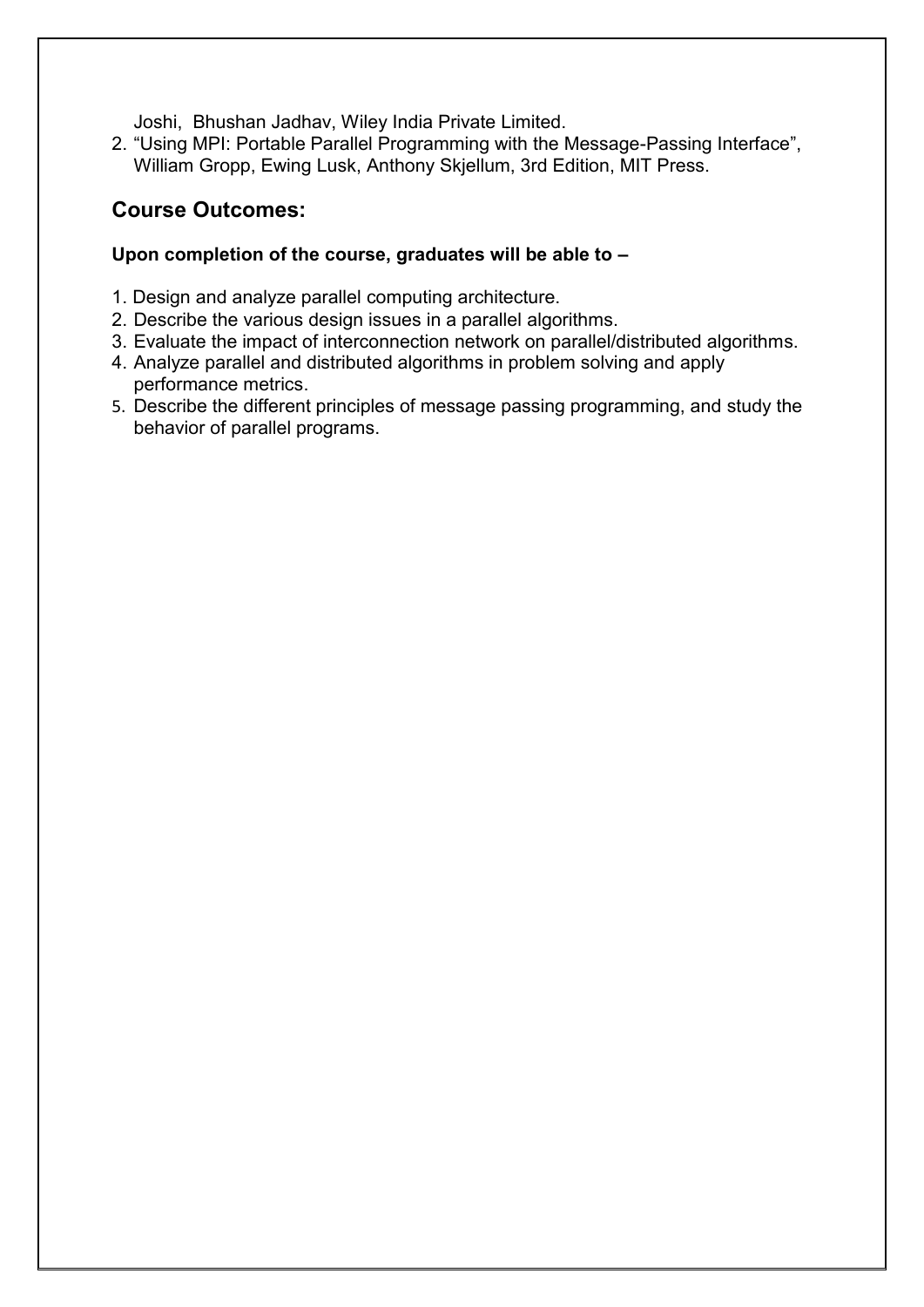**COURSE CODE: IT30407 REF NO: To be filled by CD office**

# **Simulation Lab (for PDS theory)**

# **Credits: 1 Teaching Scheme: Laboratory (2Hrs /Week)**

# **Prerequisites**:

- 1. Computer Organization
- 2. Data Communications and Computer Networks
- 3. Operating Systems
- 4. Computer programming

# **Objectives:**

- 1. To provide students with contemporary knowledge in parallel computing.
- 2. To equip students with skills to design and analyze parallel algorithms in different applications.
- 3. To understand, appreciate and apply parallel algorithms in problem solving.
- 4. To gain knowledge on how to improve performance metrics using parallel programs.

# **Course Details:**

- 1. Parallel GPU implementation of addition up to 'n' numbers, vectorvector operations, vector-Matrix operations
- 2. Parallel computation of binomial coefficient matrix, Matrix-Matrix operations
- 3. Assignment focusing on optimization of data transfer between CPU and

GPU: using page locked host memory and to avoid the data transfer

- 4. Assignment focusing on memory optimization: use of GPU shared, constant and texture memory.
- 5. Parallel GPU implementation involving kernel looping.
- 6. Parallel computation of set of multi-indices on GPU.
- 7. Parallel optimization of algorithms on OpenAcc.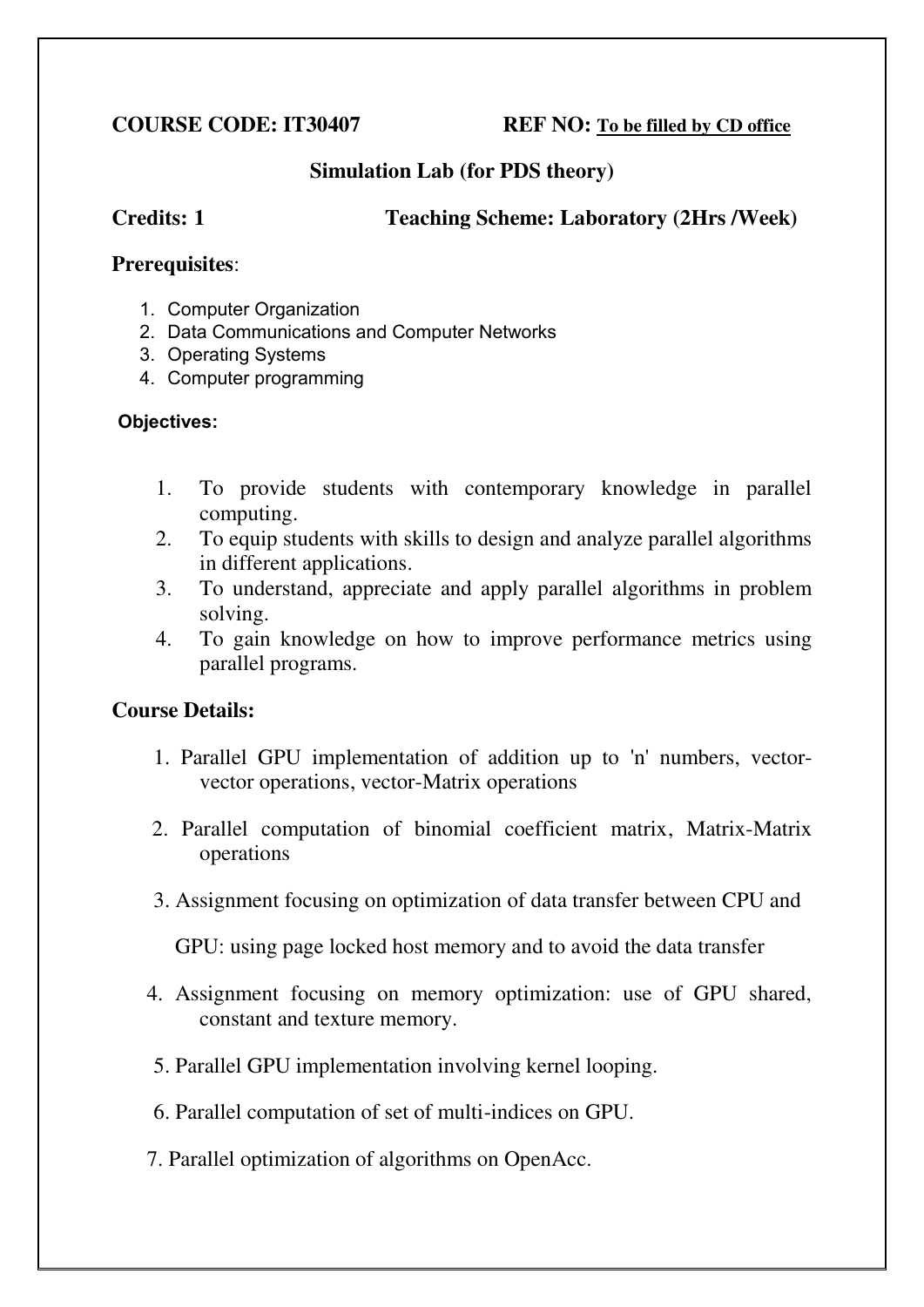- 8. Parallel implementation using MPI, OpenMP
- 9. Exercise using parallel compilers.

# **Text books:**

1. "Introduction to Parallel Computing", by [Ananth Grama,](http://www.amazon.in/s/ref=dp_byline_sr_book_1?ie=UTF8&field-author=Ananth+Grama&search-alias=stripbooks) [George](http://www.amazon.in/George-Karypis/e/B00P5J8OFE/ref=dp_byline_cont_book_2)  [Karypis](http://www.amazon.in/George-Karypis/e/B00P5J8OFE/ref=dp_byline_cont_book_2) , [Vipin Kumar,](http://www.amazon.in/Vipin-Kumar/e/B00OPOLJQ6/ref=dp_byline_cont_book_3) [Anshul Gupta](http://www.amazon.in/s/ref=dp_byline_sr_book_4?ie=UTF8&field-author=Anshul+Gupta&search-alias=stripbooks) , second edition, Addison Wesley, 2003, ISBN: 0201648652

2. "CUDA by Example: An Introduction to General-Purpose GPU Programming", by Jason Sanders, Edward Kandrot

3." Programming Massively Parallel Processors", by Kirk & Hwu,2nd edition,ISBN:9780124159921

# **Reference Books:**

**1.** " Introduction to Parallel Processing: Algorithms and Architectures", by [Behrooz Parhami](http://www.amazon.in/Behrooz-Parhami/e/B001HCXTGM/ref=dp_byline_cont_book_1)

**2.** " Computer Architecture and Parallel Processing", by [Kai Hwang](http://www.amazon.in/s/ref=dp_byline_sr_book_1?ie=UTF8&field-author=Kai+Hwang&search-alias=stripbooks) , [Faye A.](http://www.amazon.in/s/ref=dp_byline_sr_book_2?ie=UTF8&field-author=Faye+A.+Briggs&search-alias=stripbooks)  [Briggs](http://www.amazon.in/s/ref=dp_byline_sr_book_2?ie=UTF8&field-author=Faye+A.+Briggs&search-alias=stripbooks)

# **Course Outcomes:**

# **Upon completion of the course, graduates will be able to –**

- 1. Explain large scale parallel systems and architectures
- 2. Write parallel programs for large scale parallel systems, shared address space platforms, and heterogeneous platforms.
- 3. Design efficient parallel algorithms and applications.
- 4. Analyze performance and model parallel programs.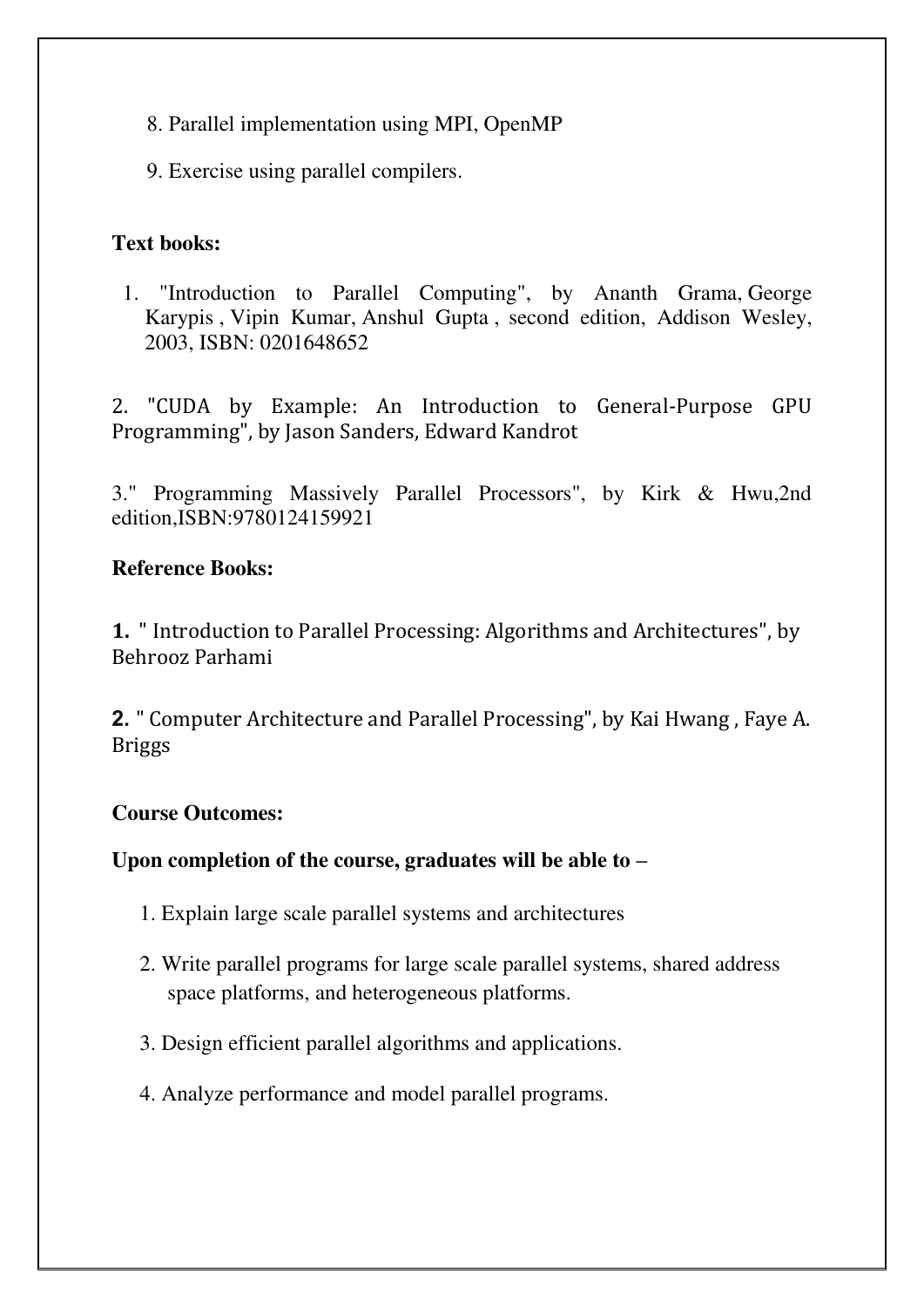**COURSE CODE: CS30313 REF NO: To be filled by CD office** 

# **Object Oriented Programming with C++**

**Credits:** 01 **Teaching Scheme:** Theory 02 Hrs / Week

### **Prerequisites**:

- 1. Knowledge of any programming language.
- 2. Knowledge of various control structures
- 3. Knowledge of functions
- 4. Knowledge of basic I/O mechanisms.
- 5. Ability to apply logic.

## **Objectives:**

1. To get a clear understanding of object oriented programming and C++ concept.

2. To be able to explain the difference between OOP and POP.

3. To be able to program using various C++ features such as operator overloading, dynamic memory allocation, inheritance, polymorphism, exception handling and templates.

4. To be able to build C++ classes using appropriate encapsulation and design principles.

5. To improve the problem solving skills by applying OOP techniques to solve bigger computing problems.

## **Course Details:**

# **Unit 1: Introduction (06 Hrs)**

**U1.1.** Introduction to object oriented programming, Object Oriented Programming paradigm. Basic concepts of object oriented programming, i.e. Object, Class, polymorphism, encapsulation, data abstraction, inheritance, data hiding and message passing.

Getting started with C++ syntax, Input and Output in C++, C++ tokens: Keywords, Identifiers, Constants, Operators. Data-types: user-defined & derived data-types, Reference variables, Dynamic initialization of variables, Special operators in C++ (i.e. scope resolution, new, delete and other operators), Pointers. Functions: Call by reference, Default parameter values in functions, Inline functions.

**U1.2.** Self Study: Control structures, arrays, functions returning reference, Manipulators, Operator precedence.

# **Unit 2: Class & Object: (06Hrs)**

**U2.1.** Abstraction mechanism: Difference between structure and class, Specifying a class, access specifiers, data members, member functions, array of objects, static members, friend functions, constructors, destructors.

**U2.2.** Self Study: Making an outside function inline, Constructor with default arguments, constant member functions.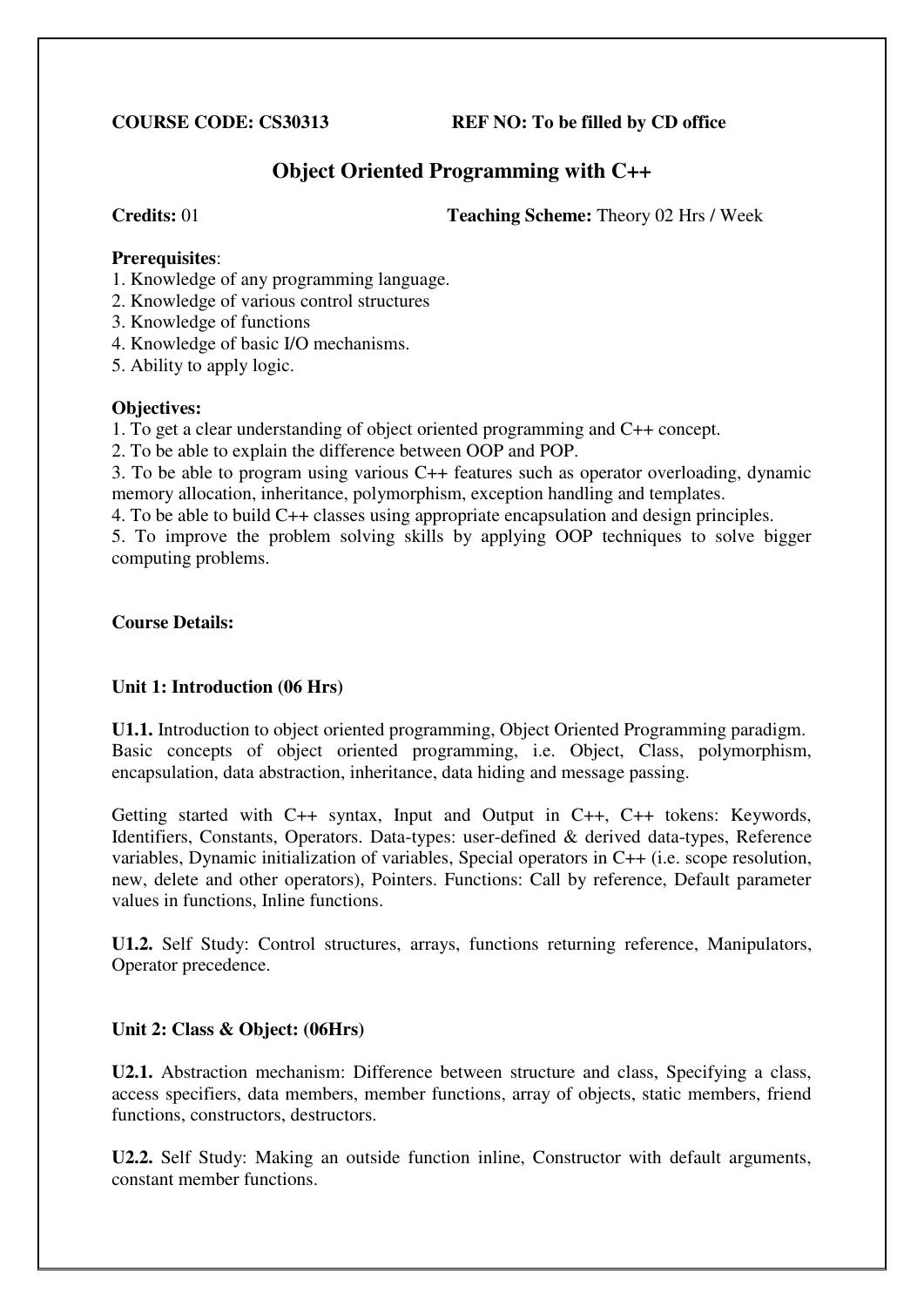## **Unit 3: Inheritance: (06 Hrs)**

**U3.1.** Inheritance: Class hierarchy, derived classes, single inheritance, multiple, multilevel, hierarchical, hybrid inheritance, role of virtual base class, constructor and destructor in inheritance.

**U3.2.** Self Study: Initialization list in constructors, Delegation, Nested classes.

# **Unit 4: Polymorphism: (06 Hrs)**

**U4.1.** Polymorphism: Binding, Static binding, Dynamic binding. Function Overloading, Ambiguity in function overloading. Operator Overloading: Operator function, member and non member operator function, type conversion.

Dynamic polymorphism: Base class pointer, object slicing, late binding, method overriding with virtual functions, pure virtual functions, abstract classes.

**U4.2.** Self Study: this pointer, applications of this pointer, overloading I/O operators, virtual destructors, typeid operator.

### **Unit 5: Exception Handling, Template and Namespace (06 Hrs)**

**U5.1.** Exception handling Mechanism: use of try, throw and catch. Generic catch, rethrowing an exception, Specifying exceptions for a function.

Template: Class templates, Function templates, Overloading a function template.

Namespaces: user defined namespaces, namespaces provided by library.

**U5.2.** Self Study: Exception in inheritance, Non-type Template parameter, Standard Template Library.

Note: Five assignments to be given to the students on self study, comprising of one assignment from each unit.

### **Text Books:**

1. Object Oriented Programming with C++ by E. Balagurusamy, McGraw-Hill Education (India).

2. ANSI and Turbo C++ by Ashoke N. Kamthane, Pearson Education

### **Reference Books:**

- 1. Big C++ Wiley India
- 2. C++: The Complete Reference- Schildt, McGraw-Hill Education (India)
- 3. C++ and Object Oriented Programming Jana, PHI Learning.